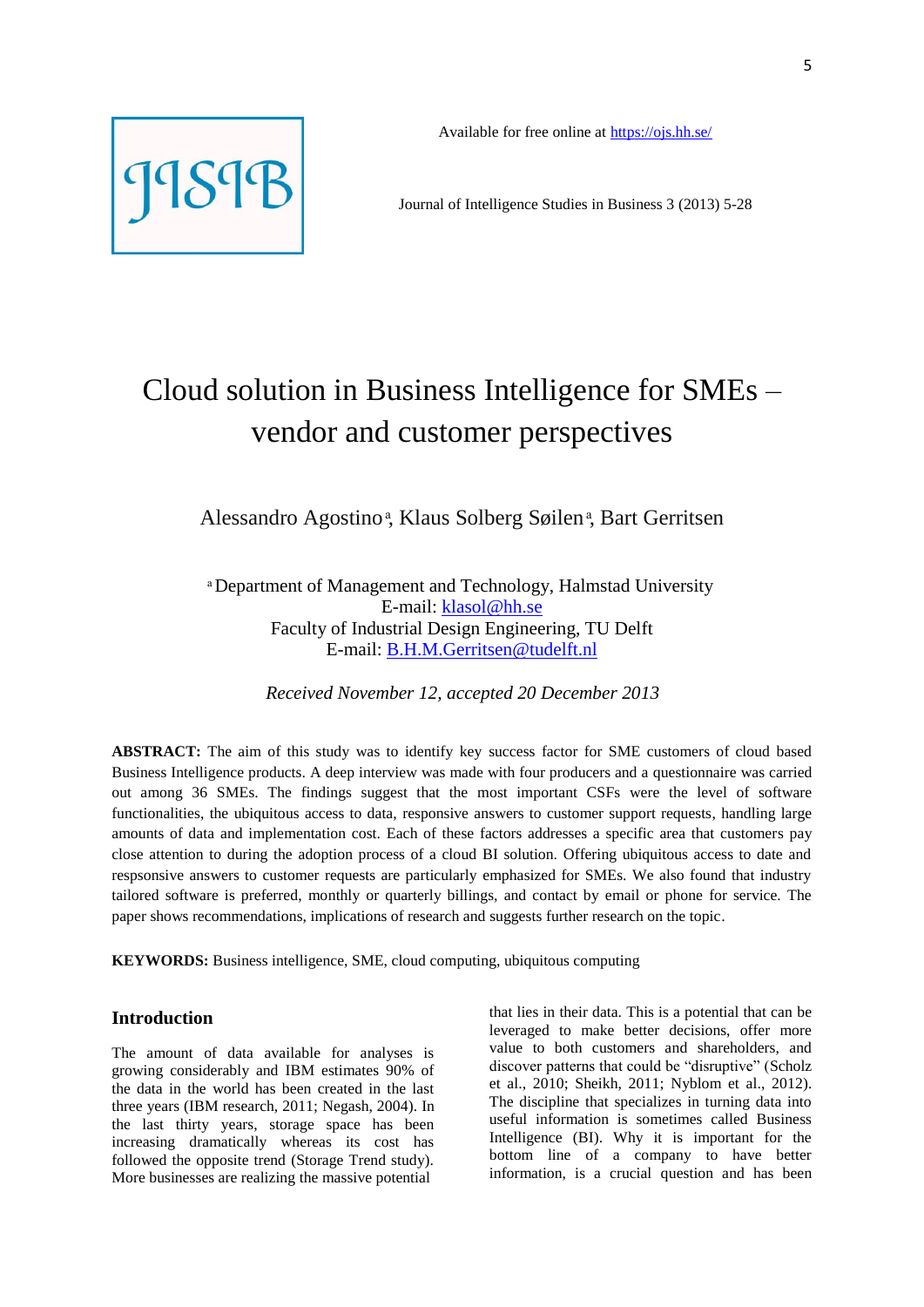addressed by Nyblom et al. (2012) and Watson and Wixom (2007).

Having access to the right information at the right time increases the likelihood of making better decisions (Yeoh and Koronios, 2010). These will bring tangible benefits to the organization, both in terms of "increased revenue" and/or "decreased costs". The importance of any IT solution can be measured in terms of how it affects, directly or indirectly, the two aforementioned basic metrics (Poston and Grabski, 2001; Tata Consulting Service White paper, 2012; Rust, 2002). A competitive advantage can be achieved not only through innovation in markets or products. Storing, collecting and analysing information have become a new frontier of competitiveness, and scholars foresee that data will become a new "corporate asset" and main source of revenue (Brown et al., 2011; Raisinghani, 2004). Many CIOs (Chief Information Officers) now consider Business Intelligence a top priority for their organizations (Gartner, 2013), after many data analytics best practices have proved to offer considerable benefits to enterprises and individuals (LaValle et al., 2011; May, 2009). Moreover, the benefits arising from the collection and analysis of data are not restricted to a specific industry, but may relate to the majority of organizations (Gangadharan and Swami, 2004; Raisinghani, 2004). Many sectors have already gained benefits from big data, but many organizations also still need to understand how to obtain value from it (LaValle et al., 2011).

Historically, BI systems have been mainly adopted in large and multinational enterprises (Olszak and Ziemba, 2012; Wong, 2005) which could afford the considerable cost required in terms of money, expertise and capabilities. As remarked by scholars (Solberg Søilen and Hasslinger, 2012b; Hwang et al. 2004), the resources necessary to implement a traditional BI tool are not available in most SMEs. Bergeron reports similar findings and suggests that conventional BI systems would not meet the needs of SMEs (Bergeron, 2000; InsideInfo Whitepaper). Furthermore, despite the precautions taken, the failure rate that characterizes BI projects, over 50%, (Beal, 2005; Meehan, 2011; Laskowski, 2001; Legodi and Barry, 2010 found in Adamala and Cidrin, 2011) does not encourage SMEs to invest in what is seen as risky activities.

Although major organisations have led the way in introducing and implementing Business Intelligence solutions, the recent speed of globalization, competition and the amount of data to be processed has forced SMEs to evaluate the purchase of BI tools (Olszak and Ziemba, 2012; Wong, 2005). These software applications help a small business compete with larger ones, increase market share or provide insights and patterns that otherwise cannot be seen (Grabova et al., 2010). Olszak and Ziemba (2012) surveyed businessowners and managers of SMEs, who confirmed the importance of analyzing data even in a small company:

## **Problem formulation**

In the last few years, uncertain and turbulent economic conditions have forced companies, small as well as bigger ones, to find ways of streamlining operations and cutting costs in many areas (Östling and Fredriksson, 2012; Sheikh, 2011). The increase in data volume calls for an efficient way to manage the information within an organization, especially of a SME where the use of Information Technology consistently lag behind (Rath et al., 2012). The advent of cloud computing could represent a breakthrough for the IT segment, since the advantages brought in by this technology are particularly appealing to SMEs (Benlian et al., 2009; Rath et al.). The importance of this technology is also demonstrated by the growth achieved in this market in recent years. The Cloud Software-as-a-service (SaaS) market grew by over 17% in 2012, reaching \$14.5 billion in revenue and is expected to hit \$22 Billion in 2015 (Bucur, 2012). IDC forecasts that the amount of revenue generated by SaaS BI suppliers will expand three times as fast as the overall BI market for the year 2013, logging a Compound Annual Growth Rate (CAGR) of 22.4% (Deng and Zhang, 2012).

If SMEs can find ways to successfully deploy cloud BI systems, it is reasonable to assume that those solutions will boost their competitiveness and provide a means to manage the information more efficiently. However, despite the promising numbers and high expectations, the SaaS Business Intelligence market currently represents only 3% of the total BI turnover and the adoption rate among SMEs is still low (Figure 1; FSN, 2012; Rath et al.; Scholz et al., 2010).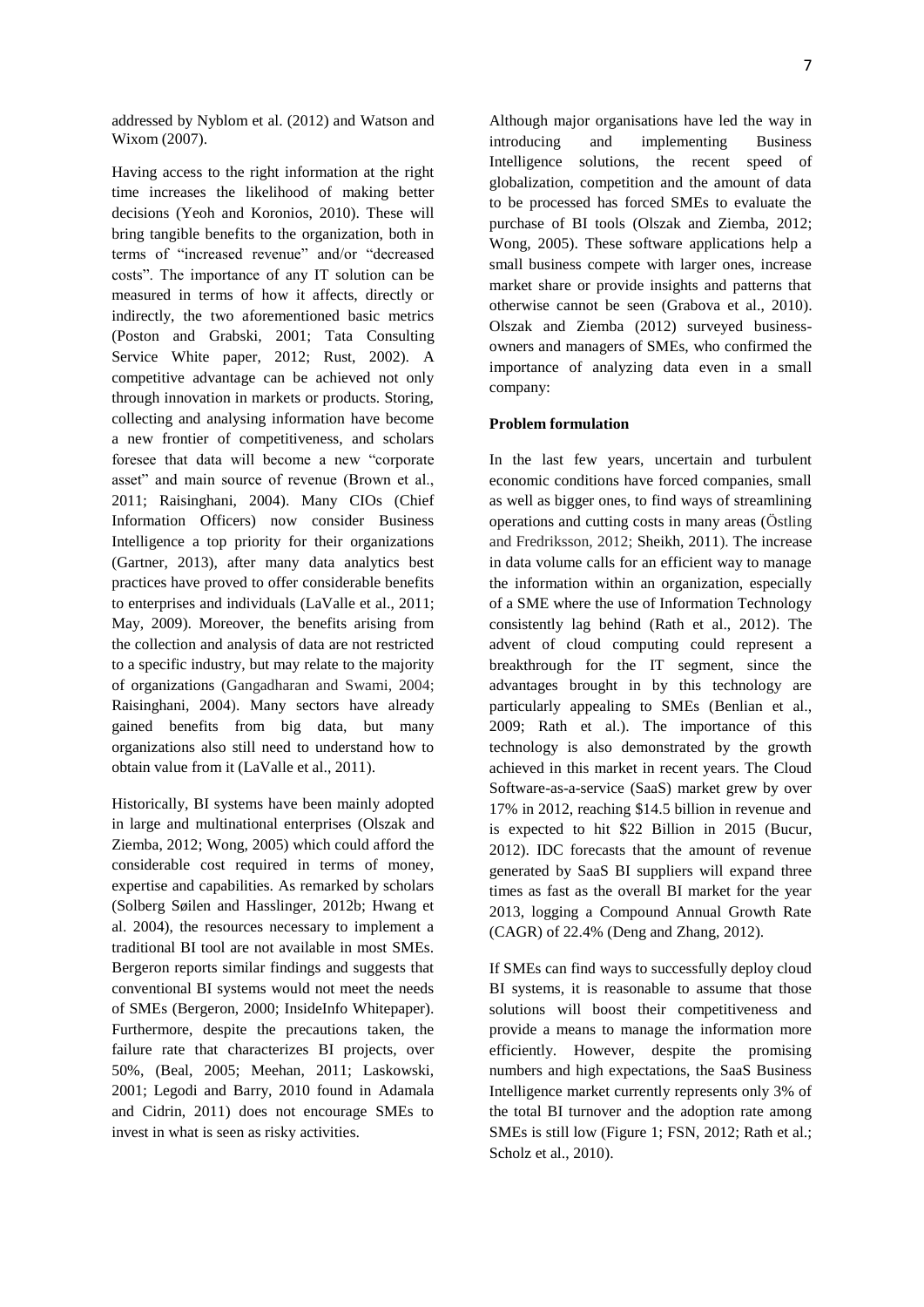

N° employees

*Figure 1. SMEs Business Intelligence adoption*

A variety of factors might explain this poor result, such as the novelty of SaaS technology, which has still to spread, or the fact that applications characterized by a high strategic importance for a company, such as BI, experience lower adoption in a cloud setting.

Volatile market conditions force Business Intelligence suppliers to adapt their offerings to current customers' needs. The knowledge of which key factors affect the decision of a SME to adopt a cloud BI solution is mostly unexplored. The ability to investigate this problem will have practical as well as theoretical benefits:

- Understanding the real needs of SMEs in terms of managing information, through the adoption of BI systems, in a more comprehensive way. The "use" of information has a dramatic influence on the performance of a SME (Lybaert 1998 found in Scholz et al., 2010). In addition, BI systems appear to be adopted mostly in large and international companies, so previous studies have been focused on those organizations (Scholz et al., 2010; Olszak and Ziemba, 2012; Wong, 2005). The needs of SMEs are quite different than for big companies (Scholz et al., 2010; Olszak and Ziemba, 2012).
- Preventing the development of initiatives or projects with poor market appeal or suggesting that BI suppliers should focus on critical issues that otherwise would have been overlooked – resulting in a

more compelling offering for the customers.

 Providing a solid ground for future research by validating and adding new perspectives to the current body of knowledge in the field of Business Intelligence, well aware that the value of these studies will decline rapidly with time, given the advancement of technological innovation (Yeoh and Koronios, 2010).

Based on this we have defines the following Research Question (RQ) for this study:

> *RQ. What are the key success factors for the adoption of a cloud BI solution in small and medium sized enterprises (SMEs)?*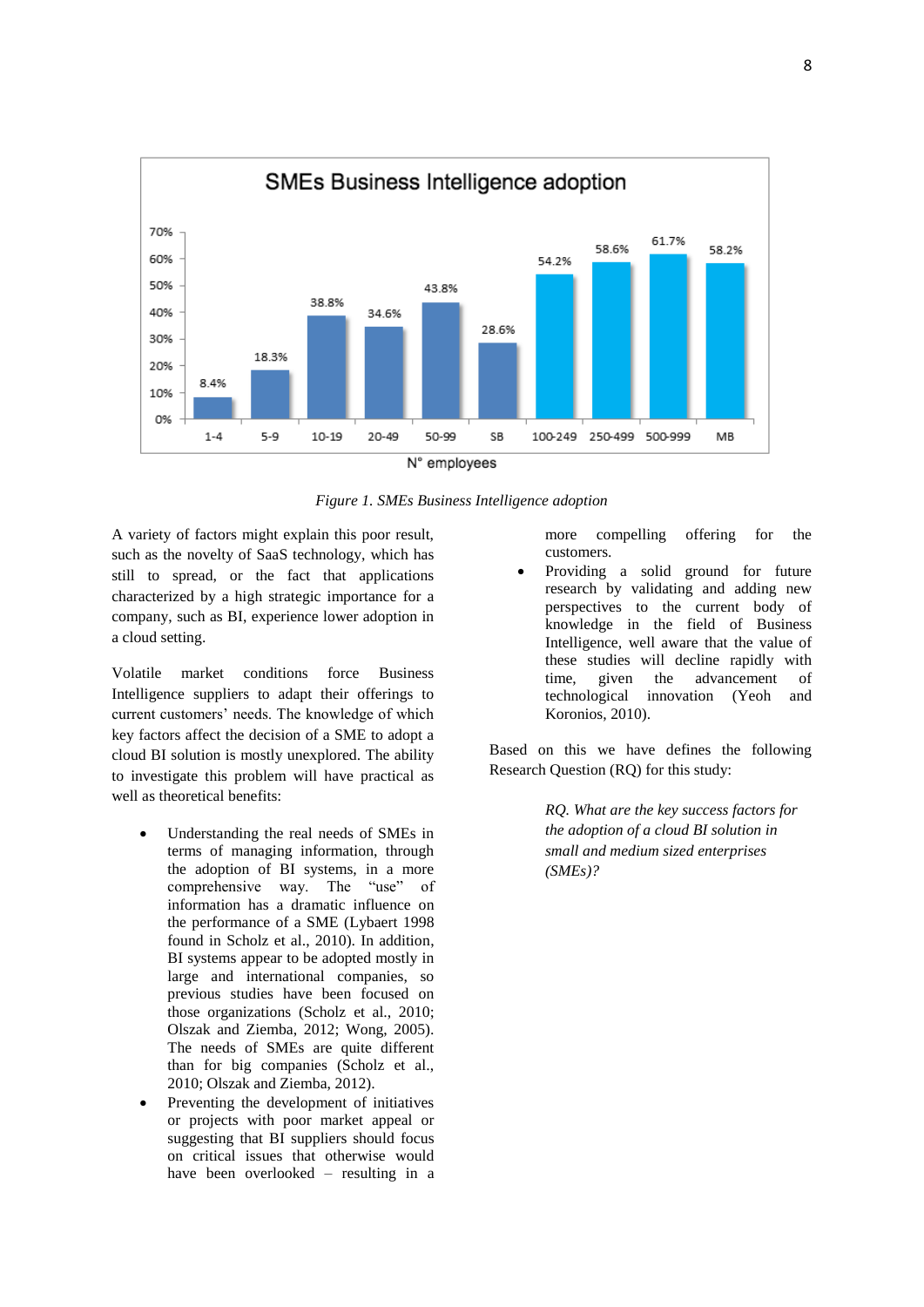| <b>Organization perspective</b>  | <b>Process perspective</b>   | <b>Technology perspective</b> |
|----------------------------------|------------------------------|-------------------------------|
| Adequate budget                  | Well defined business        | Integration between BI system |
|                                  | processes and issues         | and other systems (Desktop    |
| Support from senior              |                              | applications, software)       |
| management                       | Well defined users'          |                               |
|                                  | expectations                 | Data quality                  |
| Competent BI project manager     |                              |                               |
|                                  | Adjusting the BI solution to | BI flexibility and            |
| Sufficient skilled staff/team    | users' business expectations | responsiveness on users'      |
|                                  |                              | requirements                  |
| Clear business vision and plan   | Understanding how and when   |                               |
|                                  | data will be delivered       | Appropriate technology and    |
| Past experience and              |                              | tools                         |
| cooperation with a BI supplier   |                              |                               |
|                                  |                              | User-friendly BI system       |
| Rolling out training initiatives |                              |                               |
|                                  |                              | Delivers actionable           |
|                                  |                              | Information                   |

*Table 1. Key adoption factors in Business Intelligence*

## **Previous research**

A unique definition of small and medium sized enterprise has not been put forward yet (Carter and Jones-Evans, 2006). For the purpose of this study, a company is considered a SME if it fulfills the following requirements:

- Up to 500 employees and \$25 M in annual revenue in the Unites States (Carter and Jones-Evans, 2006).
- Less than 250 workers; a maximum annual turnover of  $\epsilon$ 50 million or  $\epsilon$ 43 million in the balance-sheet, for European enterprises (Carter and Jones-Evans, 2006).
- For Asian companies there is not an official definition and it varies greatly from country to country. For instance, Chinese companies with 2000 employees can still be considered medium businesses, whereas in Lao, a company with more than 100 employees is considered a big company (Harvie, 2004; Xiangfeng, 2007).

According to Rockart (in Vodapalli, 2009), Critical Success Factors (CSFs) represent a number of areas where the achievement of great results will ensure a competitive position for the individual, department or organization (Anthony, Dearden and Vancil, 1972 found in Olszak and Ziemba, 2012). It is worthwhile remembering that a mere list of key success factor *does not* automatically imply the success of the project (Adamala and Cidrin, 2011). As remarked by scholars (Yeoh and Koronios, 2010), a list of key success factors identified for the development of Information Systems, such as BI, is only a part of the task necessary to ensure the project's completion. The key factors represent the areas that, if successfully managed, can *increase the likelihood* of a successful adoption. Software evaluation criteria refers to making preference decisions over the available alternatives that are characterized by multiple attributes (Jadhav and Sonar, 2009).

An initial research revealed that the key factors concerning the adoption of a Business Intelligence software have been considerably covered (Adamala and Cidrin, 2011; Yeoh and Koronios, 2010; Vodapalli, 2009), both in term of SMEs (Olszak and Ziemba, 2012; Wong, 2005) and Software-asa-service (Godse and Mulik, 2009). However, the key factors in adopting SaaS Business Intelligence solutions in SMEs have not been sufficiently treated. Little has been said regarding the connection between SMEs and cloud BI, therefore there is a lack of a proven framework that can be used for analyzing the domain. We developed these ideas following a similar approach adopted by other scholars (Scholz et al., 2010; Yeoh and Koronios, 2010), represented in table 1.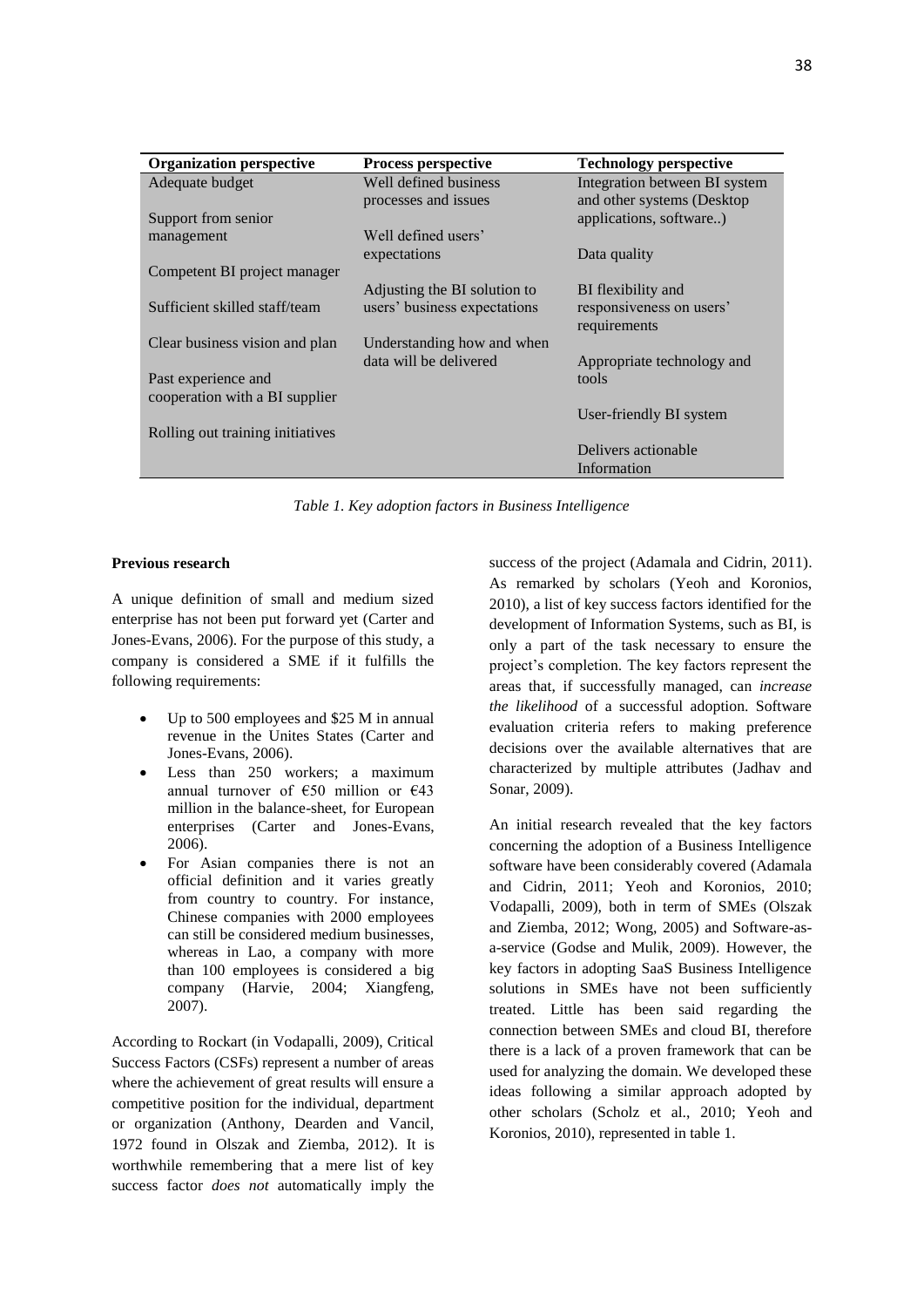Other scholars (Scholz et al., 2010) have faced a similar challenge during an investigation of traditional BI systems. They have developed a framework to link IT software adoption in SMEs, BI adoption and BI success factors. Based on this we present here two areas which will be taken into consideration in building the framework that helps answer the RQ:

- Critical success factors: CSFs for IT/BI software implementation: focus on SMEs
- Evaluation Criteria: IT packages and Software-as-a-Service evaluation criteria

The factors belonging to these distinctive areas will be combined, resulting in a table that will be initially refined with the results from the qualitative interviews and then tested with a self-completion questionnaire.

Critical Success Factors (CSFs) in BI have been treated by many authors (Eckerson, 2005; Wise, 2007; Yeoh and Koronios, 2010*;* Olszak and Ziemba, 2012) and they could be considered a set of tasks and procedures that should be addressed in order to ensure BI systems accomplishment (Olszak and Ziemba, 2012). In this paragraph, these factors are reviewed and particular attention is paid to the ones related to SMEs. Table 2 summarizes the literature on the argument.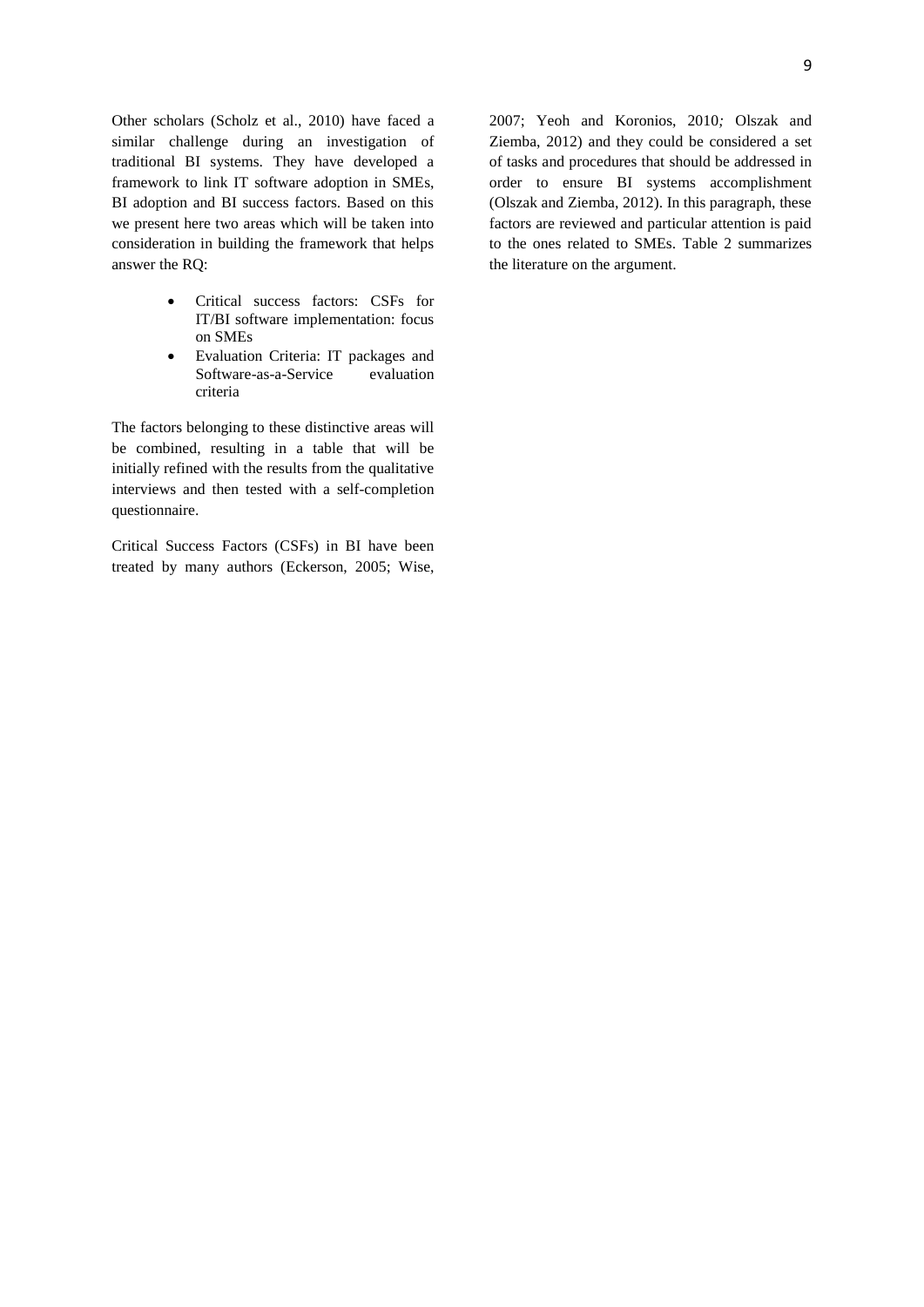| Functionality        | Architecture  | Usability     | Vendor's           | Cost           | <b>Risk</b>  |
|----------------------|---------------|---------------|--------------------|----------------|--------------|
|                      |               |               | reputation         |                | mitigation   |
| <b>Customization</b> | Integration   | Simple User-  | Number of          | Annual         | Easy to buy  |
| of the               | (API,         | interface     | clients/users      | subscription   |              |
| interface            | connectors)   |               |                    |                | Special      |
|                      |               | Offline       | <b>Brand Value</b> | One time       | contractual  |
| <b>Enhance</b>       | Scalability   | support       | and                | implementation | agreements   |
| capabilities         | and system    | platform      | popularity         | costs          |              |
|                      | response time |               |                    |                | Flexible     |
| <b>Embed</b>         |               | Support for   | Certificates       | Maintenance    | subscription |
| reports on           | Reliability   | Mobile/Tablet | and standard       | cost           |              |
| multiple             |               | Devices       | requirements       |                |              |
| platform             | Security      |               |                    |                |              |
| (blogs, web,         | (Backup,      | Ubiquitous    | Effective          |                |              |
| email)               | recovery)     | access        | Manuals and        |                |              |
|                      |               |               | Training           |                |              |
| <b>Ability</b> to    |               | Collaborative | tools              |                |              |
| deliver ad-hoc       |               | reporting and |                    |                |              |
| business             |               | analytics     | Level of           |                |              |
| analyses             |               |               | Service            |                |              |
|                      |               | Ability to    | offered            |                |              |
| <b>Capability of</b> |               | support       |                    |                |              |
| the software         |               | different     |                    |                |              |
| package to           |               | combination   |                    |                |              |
| run on wide          |               | of user types |                    |                |              |
| variety of           |               | (beginners,   |                    |                |              |
| computer             |               | intermediate, |                    |                |              |
| platforms            |               | advanced)     |                    |                |              |
|                      |               |               |                    |                |              |
| <b>Present and</b>   |               |               |                    |                |              |
| display data         |               |               |                    |                |              |
| effectively          |               |               |                    |                |              |
|                      |               |               |                    |                |              |
| <b>Error</b>         |               |               |                    |                |              |
| reporting            |               |               |                    |                |              |

*Table 2: Software-as-a-service evaluation factors (Godse and Mulik, 2009; Benlian et al., 2009; Sheikh, 2011; Sharma et al., 2010, Saugatuck Technology report, 2009, Jadhav and Sonar, 2009)*

The bulk of studies on Critical Success Factors have focused on large companies and it is believed that not all the factors are applicable to the small and medium sized enterprise environment (Wong, 2005; Bergeron, 2000; InsideInfo Whitepaper). These studies analysed traditional and expensive IT/BI projects, commonly characterized by long implementation periods; whereas the typology of BI systems we focus on in this study requires a minimal implementation effort (Sheikh, 2011). Given this premise, the use of past research on critical success factors seems inappropriate for the purpose of this study. Indeed, there are substantial differences between cloud and traditional BI

implementation, in terms of resources, complexity, and architecture. This research offered valuable foundations applicable throughout the whole research. Not all factors presented in table 1 and 2 will appear in the final framework and some of them have been adjusted to fit the context of this investigation. Elements such as *clear business vision and plan, support from senior management, well defined business processes and issues, sufficient skilled staff* are typical of long IT projects, which require multiple interactions between the client and the vendor, given the amount of resources required to roll-out the initiative. The overall process of adopting a cloud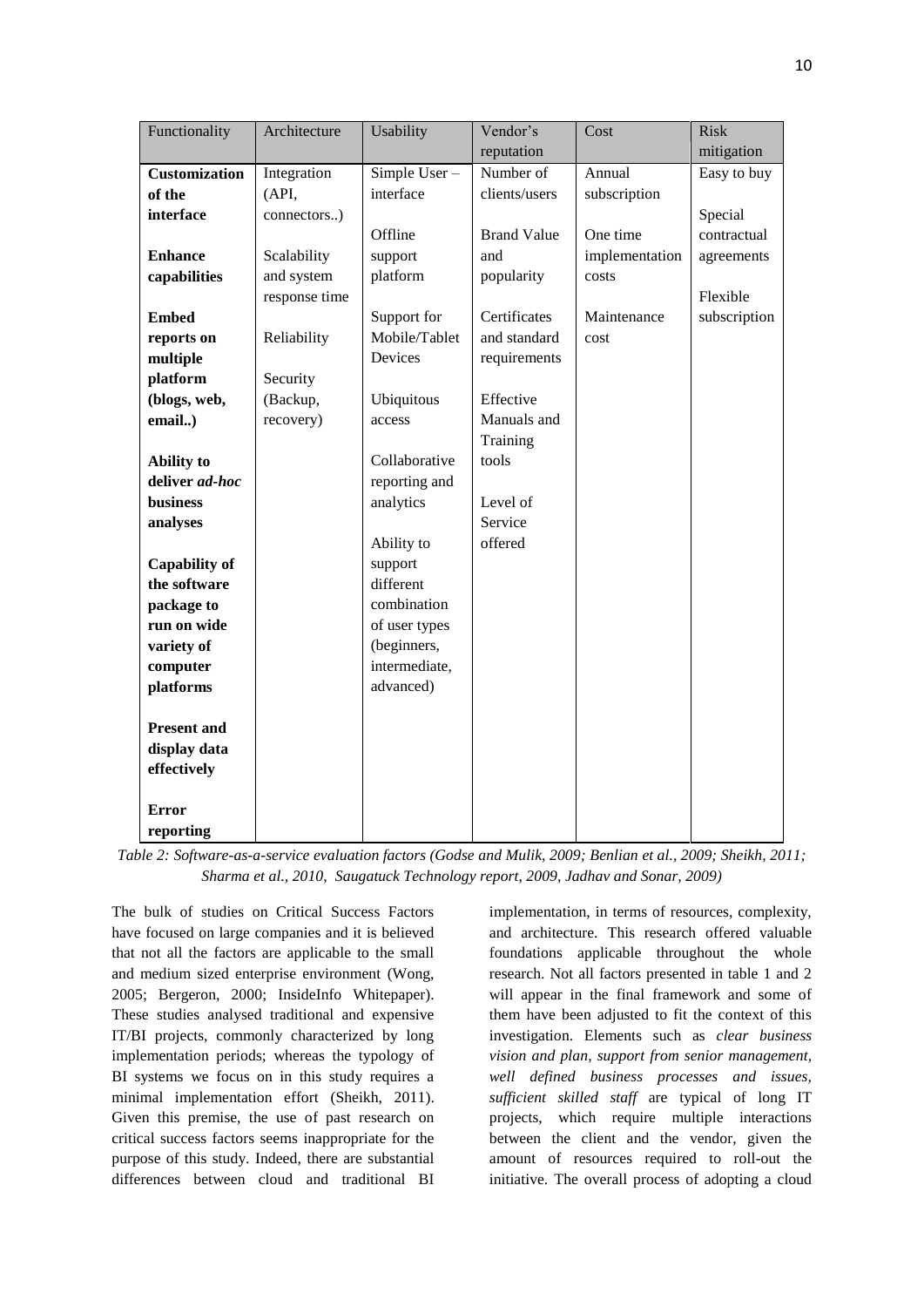Business Intelligence solution is less complex and these factors do not play a major role. Another example is *Rolling out training initiatives*, which represents a customer support activity. Generally, SaaS BI software is easy to use and the training support is mainly delivered through online libraries, tutorial videos, 24/7 call center, and email services.

## **IT packages and software-as-a-service (SaaS) evaluation criteria**

In this section we discuss the different criteria that are evaluated before the purchase of a software. Focus is on the IT solutions evaluation criteria, with a specific consideration for SaaS cloud factors. Research on the key criteria for purchasing cloud SaaS software has been carried out by several authors (Godse and Mulik, 2009; Benlian et al., 2009; Sheikh, 2011; Sharma et al., 2010; Xin and Levina, 2008; Jadhav and Sonar, 2009). Given the focus of this paper on cloud SaaS software, it's necessary to understand precisely which are the fundamental factors that drive the purchase of these solutions. Table 2 was originally developed by Godse and Mulik (2009) and grouped together, in s simple and comprehensive way, the more important evaluation factors characterizing cloud SaaS software. However, during our research we found other factors not listed in the original version of the table, which help explain new discoveries:

- 1. *Functionality*: It represents the sum or any aspect of what a product, such as a software application or computing device, can do for a user (SearchSoa, 2005). One of the main concerns that potential customers have, before buying any SaaS product, is to understand the real functionalities. In the previous paragraphs we highlighted some benefits of cloud products. However, by comparing cloud BI and traditional BI functionalities, the former comes off worse. The limited
- 2. customization allowed by a SaaS products is far outdone by traditional solutions,

which provide cutting-edge analyses created specifically for the needs of a different set of clients.

- 3. *Architecture*: In this category we refer to the security, reliability, scalability and integration of the IT architecture. *Security* is a crucial aspect that every SaaS vendors should address, clarifying doubts that companies have in letting third-parties manage confidential and sensitive information (Godse and Mulik, 2009). *Scalability* refers to the ability of the product to maintain the same performance despite the increase in utilization. *Reliability* indicates the product's ability to work and remain available to the users under specific environmental conditions for a given amount of time. Finally, a product is easily *integrated* if it can be combined with other applications.
- 4. *Usability*: this section refers to the features that facilitates the interaction between the user and the software. Examples are the user-interface and all the tools that support the customers in troubleshooting (Godse and Mulik, 2009). Even though the SaaS products are generally easier to use than traditional software, there are different level of "usability".
- 5. *Vendor reputation*: This specific attribute is valid for all software purchases, irrespective of the product's features and architecture. Therefore, our initial assumption is that it should be taken into consideration for cloud solutions.
- 6. *Cost*: The total cost of ownership is composed of two elements. The consulting and configuration services go under the name of *implementation cost*. The monthly or annual fee that is due to the supplier in exchange of the right to utilize the software is named *subscription cost* (Godse and Mulik, 2009).
- 7. *Risk mitigation*: In this section we grouped all the activities that facilitate the transition to a new product.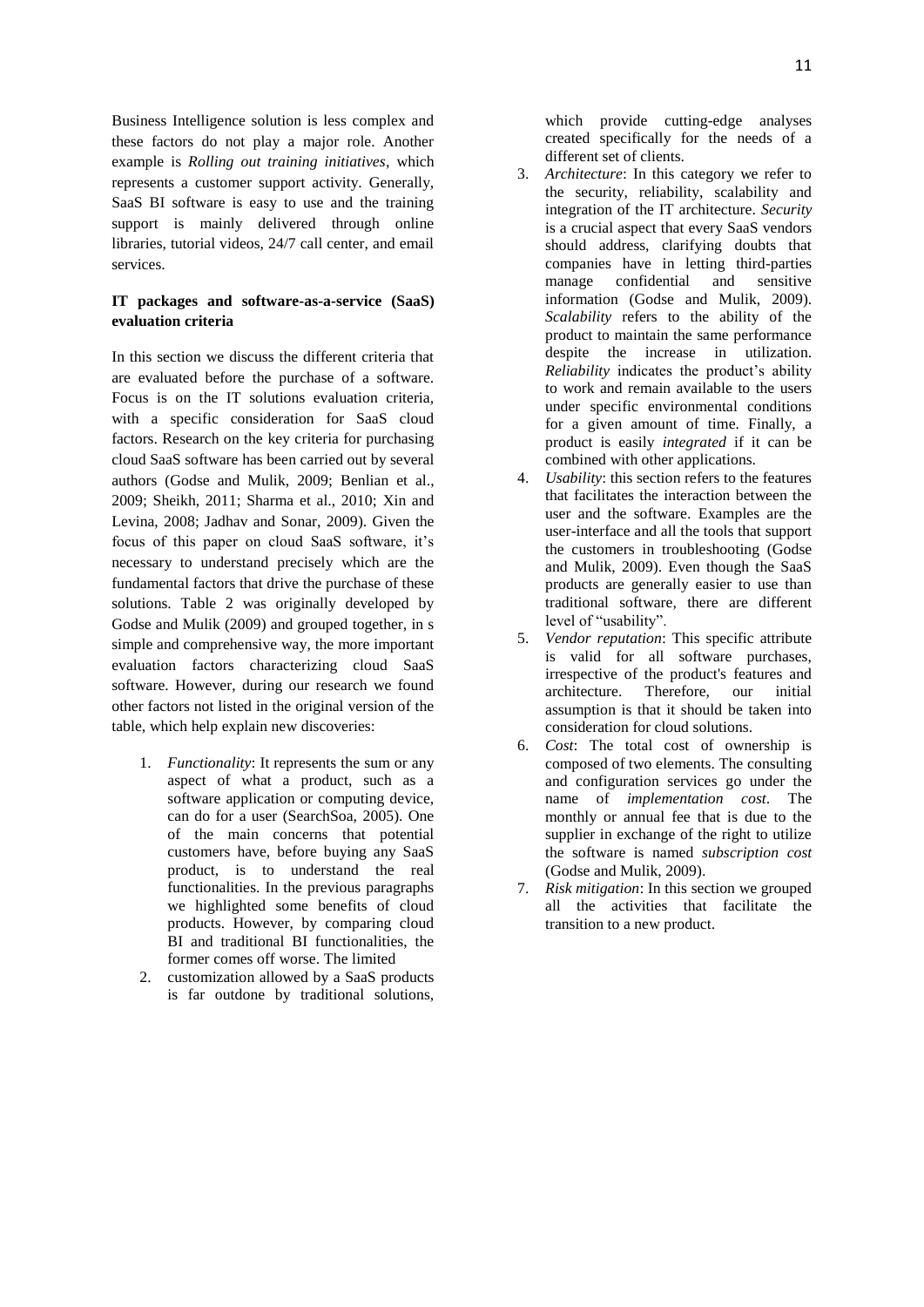| <b>Purpose of Research</b>                                                                                                                                  | <b>Research Methods</b> | <b>Research Group</b>                                                                                                   |
|-------------------------------------------------------------------------------------------------------------------------------------------------------------|-------------------------|-------------------------------------------------------------------------------------------------------------------------|
| 1. Previous theories in light of Semi-structured interviews<br>cloud BI. Gaining new<br>insights on the BI market.<br>Help in the categorization<br>process |                         | Case. Four interviews with BI<br>vendors<br>and<br>experts,<br>customers of Business<br>intelligence software solutions |
| 2. Ranking the importance of Questionnaire<br>key adoption factors                                                                                          |                         | <b>SMEs</b><br>36<br>who<br>have<br>implemented a cloud<br>– BI<br>solution                                             |

*Table 3: Research method*

## **Method**

Our research follows a two-stages approach, qualitative and quantitative, as summarized in the table below.

*Stage one*: qualitative – Defining the previous theories, gain up-to-date market insights and categorization of key factors*.*

An extensive literature review in two main domains was conducted. The subsequent step involved the analysis of the table, aimed at identifying possible weaknesses or improvements agreed by BI experts, daily BI users and BI vendors. Indeed, some previous theories explain the factors in generic terms, while this investigation is aimed at representing key adoption factors for SMEs in a more detailed manner. This process is done through four interviews. The research assumes that experts' judgments and experience could add important value in situations where theory is incomplete or obsolete (Yeoh and Koronios, 2010). Finally, factors coming from the literature review, improved with the interviews' data, and were consolidated into a single table.

*Stage two*: quantitative - Empirical assessment of the model.

Due to the limited academic literature about our problem, stage one was used to provide a solid ground for the following analysis. Here, the preliminary table (table 4), resulting from the qualitative interviews was further assessed and validated with a quantitative method. Based on this table, all the content was carefully shaped into a survey. The research instrument was used to capture respondents' perceptions and empirically classify the importance of the factors. A pool of candidates, who fulfilled the following

requirements, were selected: "SMEs' employees who use a cloud Business Intelligence solution". None of the participants had any relationship with the authors.

To deepen the understanding and assure a certain level of reliability, three different data sources were used:

Secondary data. As this is a fast changing research area, papers older than five years could not offer much value. Therefore, throughout the paper not only did we use books or publications, but we also extensively relied on recent research papers and analyses made by trustworthy professional firms and as found at recent conferences (Gartner, Aberdeengroup and IDC) or information was found directly by Business Intelligence suppliers.

Qualitative interviews. All interviews were held through Skype and notes were taken for future reference. Even though face-to-face interviews are preferred for in-depth studies aimed at grasping nuances in the interviewees' behaviours, videocalls through Skype can also represent an effective way, given money and distance constraints (Hay-Gibson, 2009).

The first BI expert is the co-founder of RJ Metrics (www.rjmetrics.com), a Philadelphia based company that sells cloud Business Intelligence/Analytics solutions, with a focus on ecommerce organizations. The other knowledgeable person in the area of Business Intelligence is the Marketing Manager of Insightsquared (www.insightsquared.com), whose main offering is centred on sales analytics, optimization and forecasting. Both companies deal repeatedly with small and medium sized business owners. Regarding the BI users' point of view, a first interview was conducted with the marketing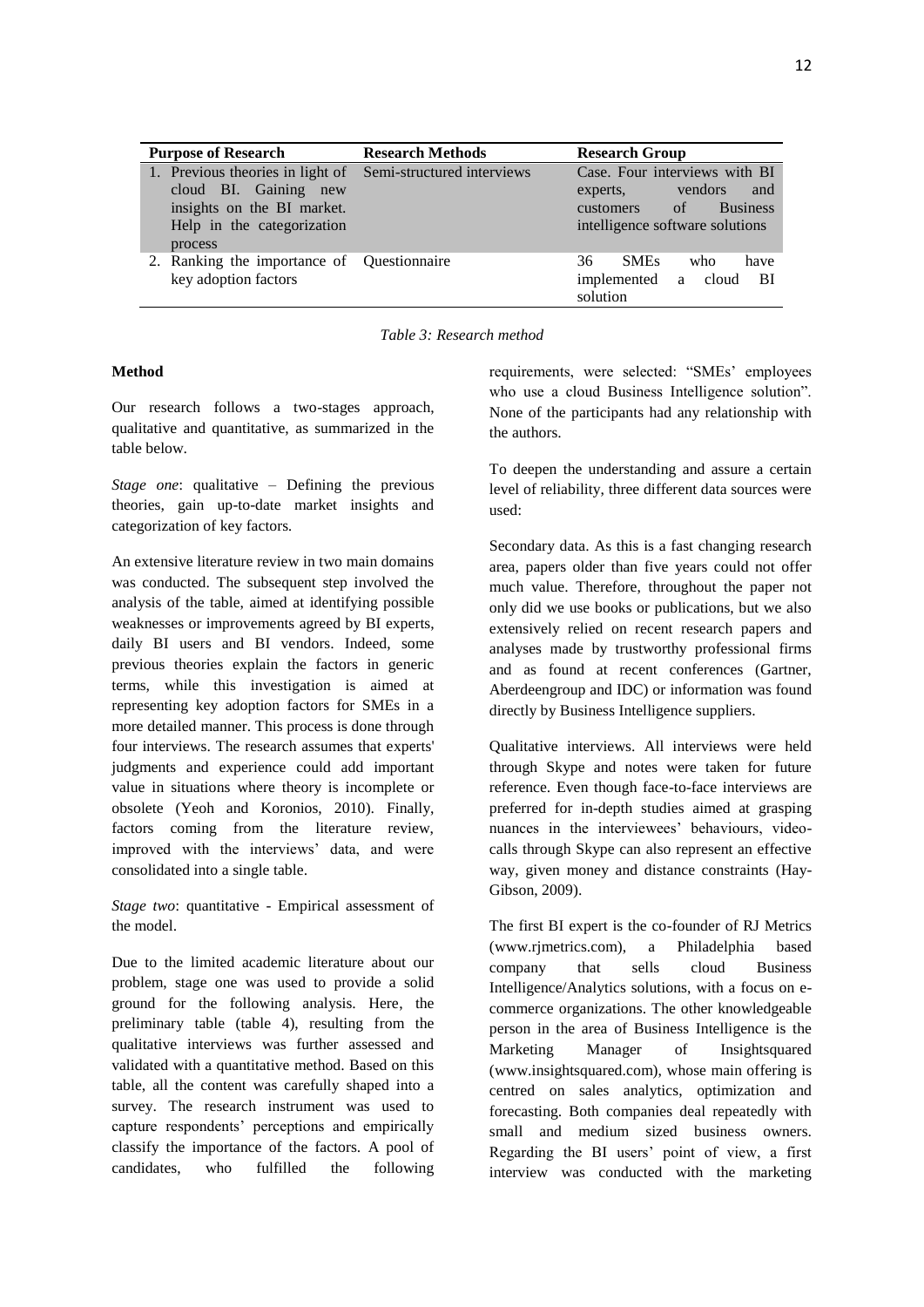director of a Mexican company with less than 150 employees, which provides solutions for Human Resource departments. The second was an interview with the head of the analytics department of Soliditet, a 100+ years old Stockholm based company with 250 employees, market leader in providing credit and business information for companies based in the Nordic regions. Anonymity has been preserved according to wishes

The web-based questionnaire. Another source of primary data comes from the self-completion questionnaire. The purpose of the questionnaire was to rank the importance of the factors listed in table 4. The limitations posed by the RQ restricted the available representative sample. Being aware of this difficulty, we made sure to have a pool of respondents large enough to draw insightful conclusions. The structure of the questionnaire's questions, the language used in formulating them, and the recommendations made by Bryman and Bell's (2011) have been taken into consideration. Nine questions were asked, both open-ended and with multiple choices, with a preference for the latter. Indeed, Bryman and Bell (2011) remark that closed-questions are more suitable for comparison among variables, which also represent the nature of our research here.

## **Sample and limitations**

Regarding sampling, the RQ and the framework represent the most important delimitation criteria for the sampling choice (Miles and Huberman, 1994). The cloud BI subject, accounting for only a small portion of the total BI market, restricted from the beginning the sampling procedure. In addition, the available sample was further restricted by considering other criteria such as the size of the companies (SMEs) and the actual utilization of a cloud BI software. Out of the total population composed of 388 BI customers, 342 "good" addresses were selected, which constitute the total sample. The rest of the contacts were either info@ addresses, phone numbers or e-form compilations which have been discarded. After completing the email collection, a web-survey was created and published online. An email, including the link to the questionnaire, was sent to all 342 addresses and a time limit was set to 60 days. 19 emails were automatically received with the notification of maternity leave, job change, not availability or wrong address. 36 full responses were received, generating a  $\sim$ 10% response rate. According to Braun Hamilton (2003, found in Solberg Søilen and Sabanovic, 2012), the average response rate for web survey is roughly 13 percent, but he affirms that this number could vary.

This result could be seen in two ways. From one side, Bryman and Bell (2011) affirm that the *absolute size* of the sample carries the most weight. The two authors also claim that there is not a standard procedure for evaluating sample size. It depends on a number of considerations and there is not a definitive answer (Bryman and Bell, 2011). Returning to the results achieved by this study and considering the year 2012, the cloud BI segment represents 3% of total market (Figure 4; FSN, 2012; Rath et al. 2012; Scholz et al., 2010), hence the available representative sample was lower than other research conducted on traditional Business Intelligence (adjusted for the revenue difference).

#### **Results and analysis**

By combining the previously mentioned factors, we created a table that has been assessed and refined with empirical data. The development of this framework has been necessary to reach the objective stated earlier. The process of categorization showed to be a difficult one. On the one hand, authors who have previously studied BI suggest dividing critical success factors in four categories: Technological, Organizational, Process and Environmental (Yeoh and Koronios, 2010). Scholars who have studied cloud computing software have used a different approach, as shown in table 2 (Godse and Mulik, 2009). Since this research combines multiple aspects, previous suggestions are not fully applicable to this investigation. Others have recognized the limitation of pre-defined frameworks (Vodapalli, 2009). We decided to categorize and label the key factors according to both the author's previous experience and the results from the interviews. The decision to not apply other authors' categorization is not a critic of these studies, but has been necessary due to the nature of this research. The result of the process is shown in table 4. The concepts will be used as a guide for the questionnaire development.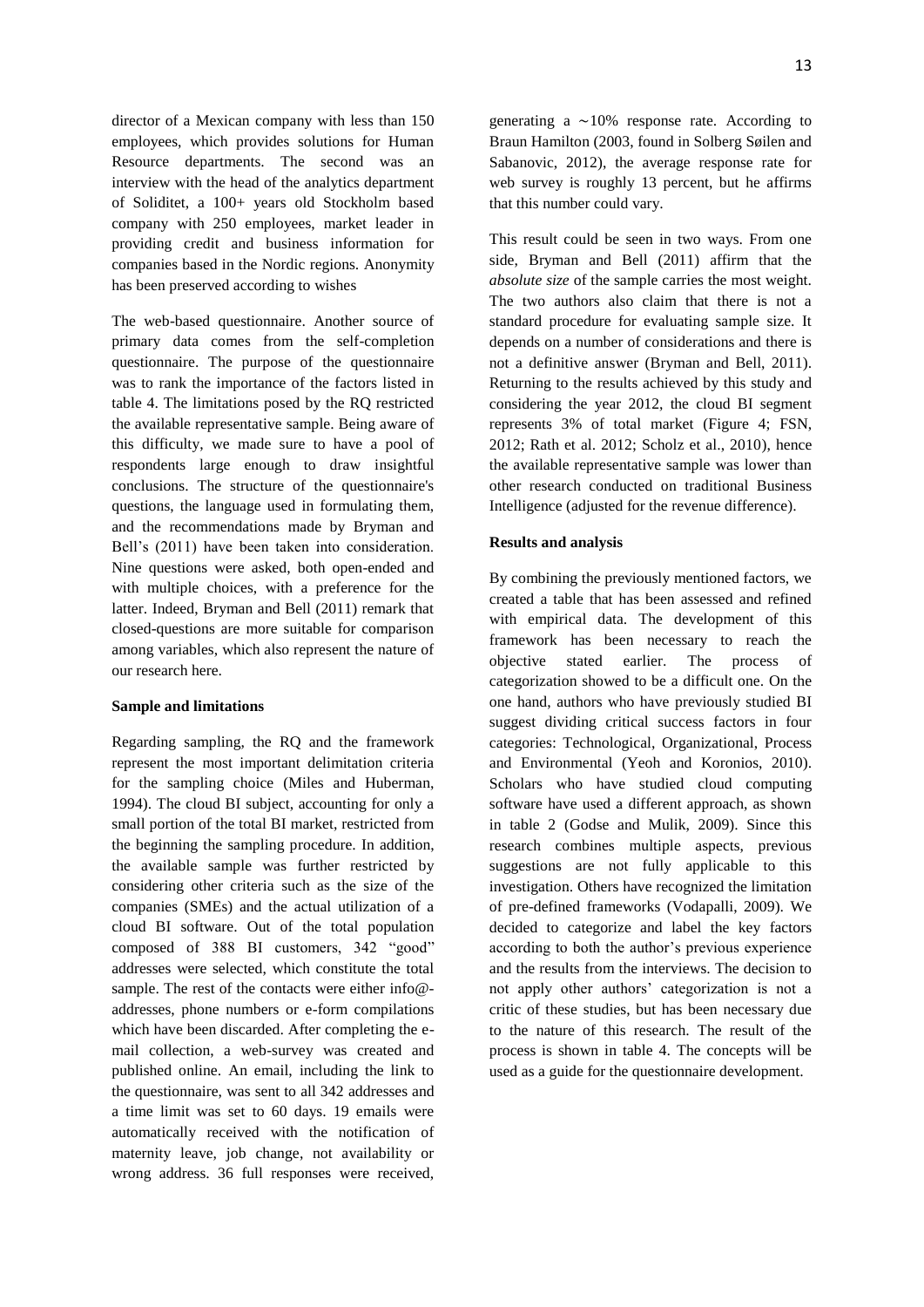| Performance-<br>Functionality | Ability to share reports through the software web interface<br>The level of functionalities and capabilities offered by the product<br>The speed of the product in performing analyses<br>The ability to handle data in real time<br>The ability to manage different amount of data<br>Ability to offer actionable insights                                 |  |
|-------------------------------|-------------------------------------------------------------------------------------------------------------------------------------------------------------------------------------------------------------------------------------------------------------------------------------------------------------------------------------------------------------|--|
|                               | The effort required to deploy the product on a large scale basis                                                                                                                                                                                                                                                                                            |  |
| Integration                   | Tablet and mobile integration<br>Ability to handle multiple sources of data (Excel, google documents, etc.)<br>Level of integration with other BI applications or databases                                                                                                                                                                                 |  |
| Flexibility                   | The level of flexibility in terms of contract agreements and conditions<br>The simplicity of the interface<br>The level of skills needed to perform meaningful analyses<br>Web-data analysis<br>The level of customization and personalization<br>Ubiquitous access to data<br>Offline access to data<br>The payment method<br>Functional or Industry needs |  |
| Reliability                   | Provider's brand reputation (including partners, suppliers and testimonials)<br>The level of security guaranteed by the vendor (Backup, recovery and<br>privacy)                                                                                                                                                                                            |  |
| Support                       | Vendor's clarity to customer support requests<br>Responsiveness to general support requests<br>The level of support offered by the vendor (Chat, 24hour)                                                                                                                                                                                                    |  |
| Cost of ownership             | The amount of Implementation cost (Training, setup)<br>The amount Subscription cost (Monthly or yearly fee)                                                                                                                                                                                                                                                 |  |

*Table 4: Categorization of key adoption factors for SaaS BI*

In creating the table, we prioritized the factors that have been discussed across all the interviews. Other factors, that represent a specific view of one or more interviewees (not all), have been included in the table only after careful evaluation, trying to separate subjective and objective views. The insights generated from the discussions reveal some differences with the information found in the theories.

Support: All four interviewees pointed out that supporting activities are becoming more crucial in establishing a good client-vendor relationship. This area has been emphasized both by customers and suppliers of BI software.

In table 2 there is mention of the *level of service offered,* which is a quite broad statement that might also include the support activities. However, after the interviews we considered appropriate to create the category *Support* (table 4*)*. This provides a more detailed representation of different elements.

Flexibility: flexibility has been mentioned by scholars as a critical factor for the BI adoption and implementation (Olszak and Ziemba, 2012; Sheikh, 2011). The interviews revealed that flexibility spans over multiple areas and customers pay attention to most of them before purchasing the solution. In addition to that, a discussion around the social network and web-data analyses came up multiple times. The increasing influence of social networks on the customers' opinion has attracted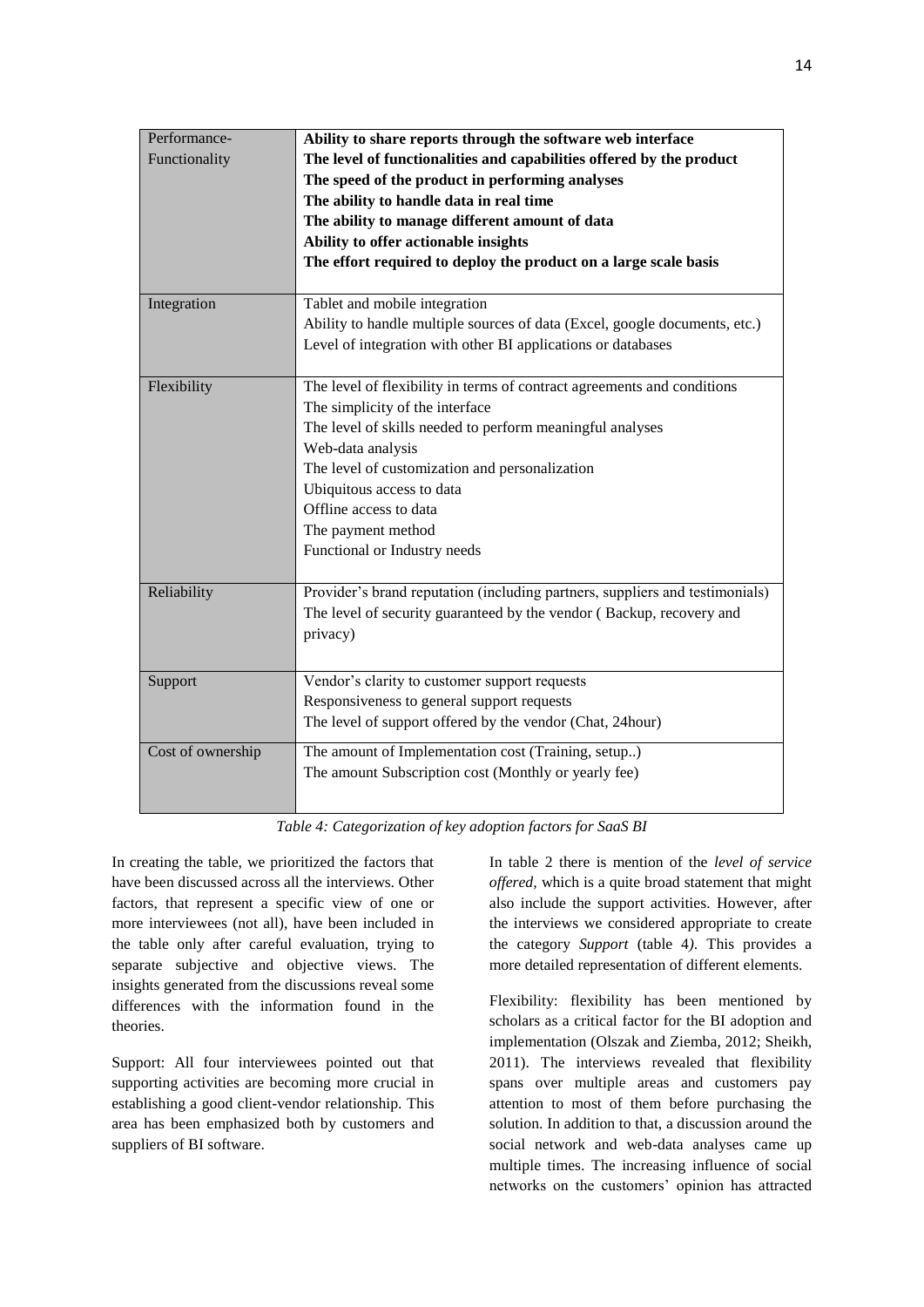the attention of companies, who monitor closely what happens throughout the web. The flexibility of a BI software to analyze not only common data sources (E.g. Csv or Excel), but also unstructured data (Text and social media content) is in high demand.

Integration: According to previous theories (table 3), the integration between the BI software and other applications already situated in the customer's organization represents a critical area. During one of the discussions, the interviewee linked to a market study carried out in 2012 by an independent advisory firm and a well-known authority in the area of Business Intelligence (Dresner Advisory Services, 2012). It revealed that over 66% of companies taking part in the study, rely on two or more BI tools at the same time. Therefore, integration is also referred to among different BI applications. However, given the focus of this investigation on small and medium sized enterprises, the integration among BI tools is more related to big and multinational companies with various business units.

## **Key factors from the qualitative interviews**

#### *RJ Metrics' co-founder*

During the interview many factors were discussed and we will categorize them in four areas. The *functionalities* took a substantial part of the discussion, and the interviewee emphasized their importance for SMEs. In particular, he explained that the majority of customers are not interested in having a vast number of features across different domains, but prefer a software able to perform a few analyses, but of high quality. For example, RJ Metrics provides a software mainly to e-commerce companies, where cohort analyses and trends spotting represent two essential functionalities.

With the advent of social networks, *collaboration and sharing* have become pillars of many applications since they encourage users to communicate and work together. The interviewee mentioned that customers are not very keen on using multiple software tools at the same time. They prefer to have everything in one place and this is one of the main factor they look for before buying the software (E.g. "*Can we share reports within the software*?").

*Cost* and *deployment time* have been mentioned together and they do influence the final decision. RJ Metrics takes seven days to deploy the overall solution and customers appreciate this short installation time. Not only does it reduce the overall cost, but it also minimizes the number of problems typical of the implementation phase. *Supporting activities* are not only restricted to the after sales customer support, but represent the overall ability to assist users in using the software and provide a detailed explanation to doubts or questions. This includes the area of security, where prospects perform a detailed due diligence before letting external parties manage sensitive data.

#### *Marketing manager of a Mexican company*

The marketing department of the company uses BIRST software. The conversation lasted almost one hour and was detailed. After a brief introduction of his company's operations and analytics activities, we discussed his perspective on the key adoption factors. *The ability to produce fast analyses* was the first area in the dialogue. As previously mentioned, his company provides solutions for Human Resource (HR) departments, and payroll management is one of the most important service. Payroll activities are characterized by remarkable seasonal trends, since the bulk of the work is done at the beginning and at the end of each year. In these two periods, the interviewee explained, the company runs a lot of promotional campaigns, mainly delivered through the website. He personally has a six weeks time window to tweak the advertising material according to real time data response, delivered on a daily basis.

*The ease of implementation* was another concern he had before purchasing the solution, which has been deployed in three weeks. A long implementation time could reduce the overall ROI generated by the BI investment, and generally prospects pay close attention to this aspect and evaluate the track record of BI suppliers in previous projects.

*Flexibility* has been debated. In his department, the users analyse data for different purposes, including tracking campaigns' results, evaluating new opportunities and measuring customers' satisfaction. The employees in charge of each analysis, examine data and present results in different ways. The BI software should be able to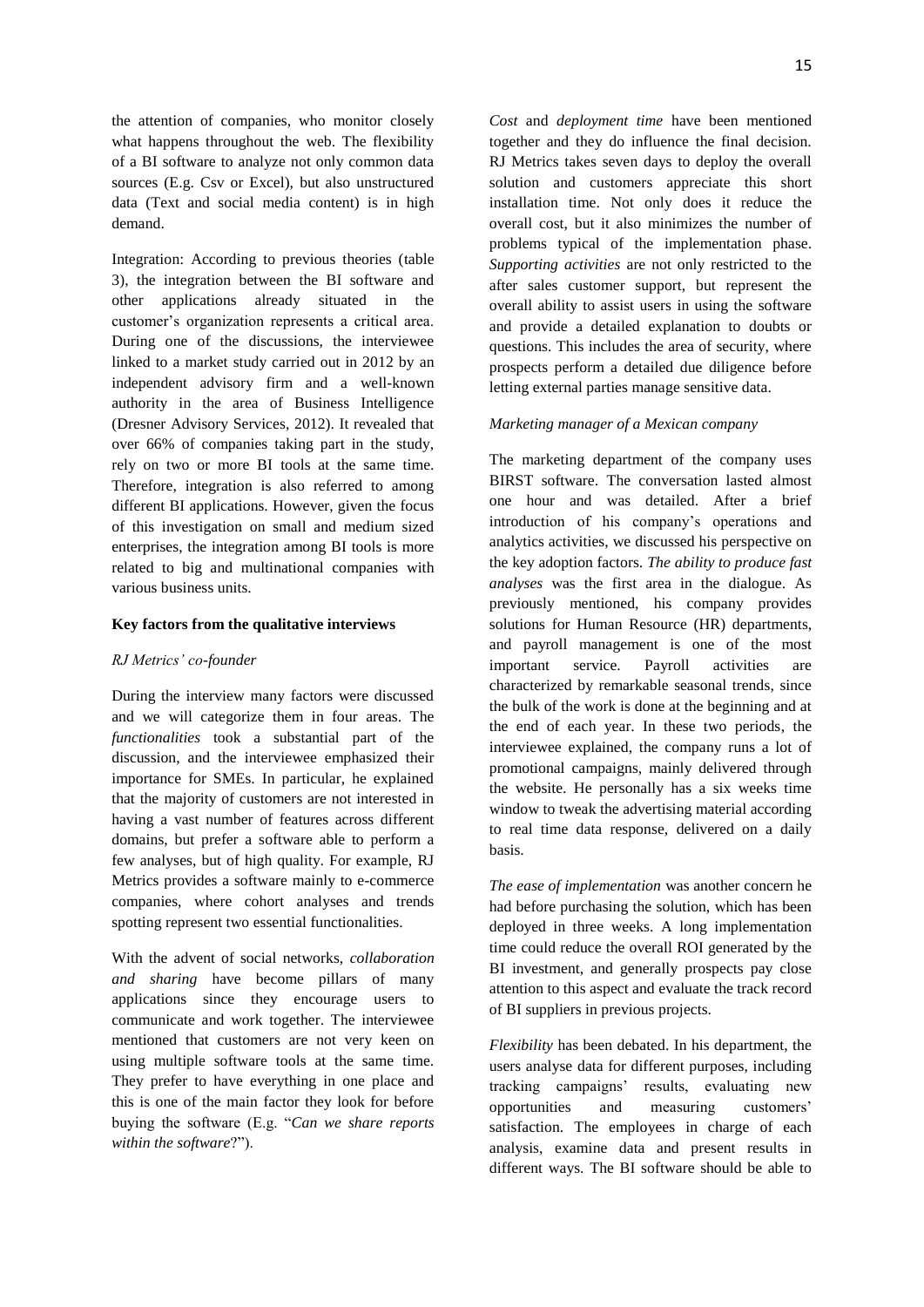accommodate all the users' needs. In addition, he mentioned the importance of offering *insights* to the customers*.* Often BI solutions not only provide an answer to many questions, but also leave users with new doubts.

#### *Head of analytics department at Soliditet*

Soliditet's analytics department makes use of two BI tools. One is SPSS software for statistical calculations, while for the cloud part it uses a Microsoft product. The conversation started with a brief overview of the Business Intelligence market and how Soliditet is trying to exploit some opportunities through analyses of the company's spreadsheets. The discussion became particularly interesting since the beginning, when the interviewee mentioned that Soliditet is looking for another BI solution and it is in the process of evaluating different options. One of the main requirement was *"We want a solution wellintegrated with tablets"*, which is one of the main tools used by the company to interact with the customers. Therefore, this type of integration was important not only for the company itself, but also for fostering the relationship with customers and prospects. The integration aspect came out again when he made clear that SPSS software will remain the main tool used by the business analysts and both solutions should work together.

Then the discussion moved towards the *cost of ownership*, which was an important point for the company. The interviewee was well aware of the costs for different BI solutions and he explained that SPSS software was chosen as a compromise to the expensive, although powerful, traditional BI applications. Another area that got considerable attention was the *reliability* of the software. The company is looking for a solution that fits the budgetary requirements, but it does not want that the financial limitations would lead to the purchase of a solution with limited value for the company.

#### *Marketing manager of InsightSquared*

The *Simplicity* criteria was the central point of the discussion, since interviewee claims InsightSquared acquired many customers primarily by luring them with an easy-to-use software. Indeed, the software sold by the company takes only 48 hours to get installed and it is intuitive. According to him, it is difficult to create a general list of the most important *functionalities* for a cloud BI software, because it is highly dependent on the industry segment. However, he did think that a few of them should represent a cornerstone of every BI software: *Ease-of-use* has already been mentioned. *Configurability* is another one, since companies have their own way of using data, which is often unique. Hence, the level of customization for the cloud software is fundamental. Nonetheless,

Moving to a different area of discussion, the marketing manager claims that a very simple software, such as Facebook or Twitter, simplifies the activities related to *the customer service*. By creating a self-explanatory product, there is a little need for online tutorials or pop-up guides. However, he agrees that technical problems do occur and a customer support team is essential to promptly solve some targeted questions. For instance, each screen of InsightSquared software is equipped with an "about this report" section to guide users when they need a little more information on how certain calculations are made.

provided the limitations of cloud technology, customization cannot reach the same levels of the traditional BI implementations. However, the software has to be able to accommodate *different users' needs*, not only in more superficial subtleties

such as colour or font preferences.

*Integration* also came up as an interesting part of the dialogue and the interviewee provided insightful information on this point. He states that his company often receives questions related to integration with third party data source solutions. For this reason, InsightSquared is currently dedicating a good amount of resources to improving the offering in this area. Nonetheless, he points out very clearly that it is complex to find a trade-off between the financial investment necessary to develop a new integration and the total number of integrations available. Indeed, the development of new connectors is important, but scaling up the product is also a crucial aspect. It is not possible to satisfy all the customers and therefore it's fundamental to prioritize and integrate the most popular systems such as CRM and ERP solutions. Lastly, *flexibility* was the last argument of the discussion. Surprisingly, not only has InsightSquared not built the software around flexibility, but it has also put some limits on the level of flexibility.

#### **Stage two: findings and discussion**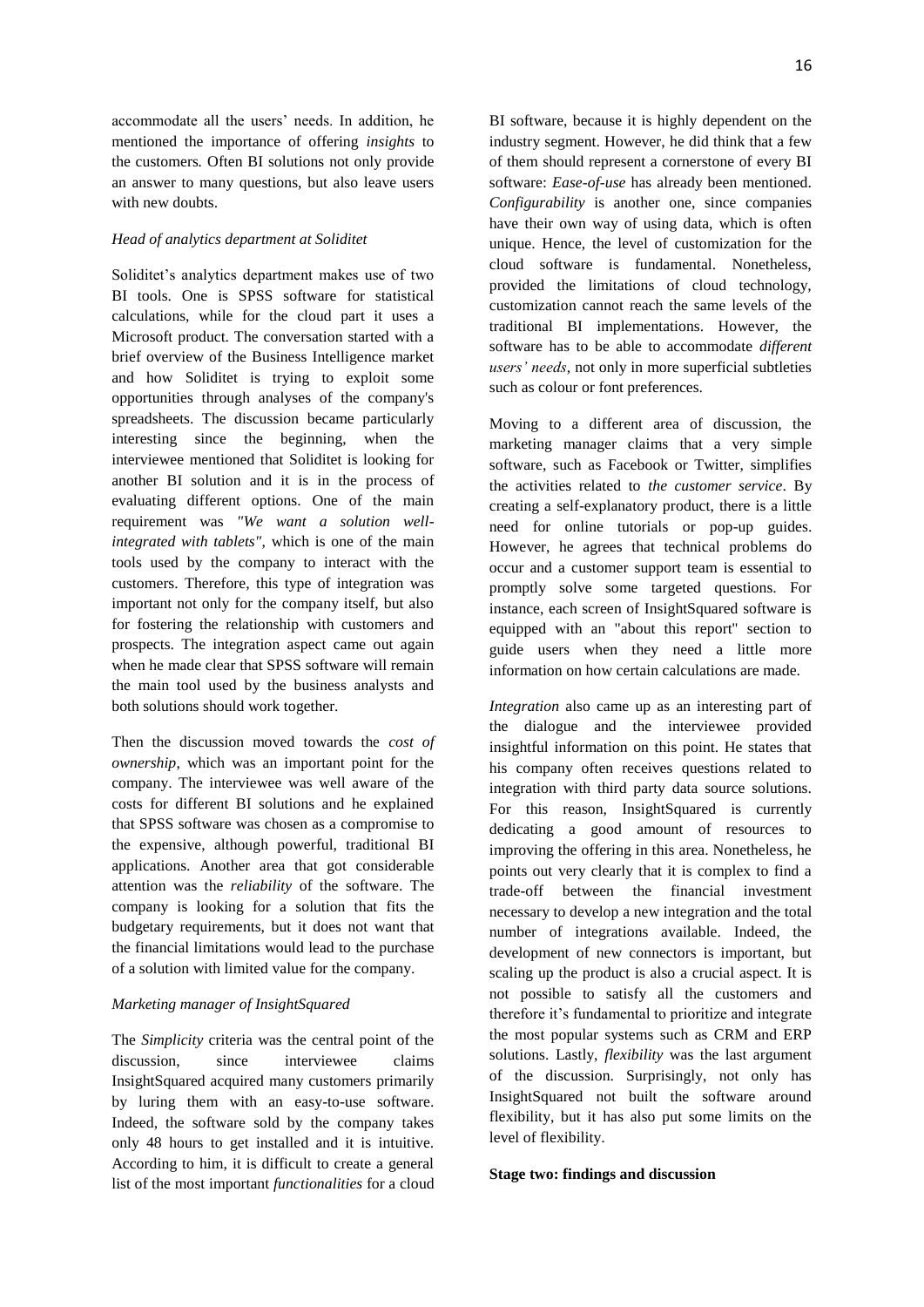In this section we will present and discuss the findings of the quantitative analysis. Further, we provide an analysis regarding the implications these results might have, both practically and in future research. The section begins with the analysis of

statistical conclusions from the data gathered, the analysis will be centred on polar results or, to be more precise, on results that scored extremely well or poor in the questionnaire. Figure 2 represents the overall results and it can be understood that the



*Figure 2. Key adoption factors - Mean Values*

the overall results and then it focuses on the comparison between the categories mentioned in table 4. Due to the inability to draw significant

important is the specific key adoption factor, according to the survey's respondents. Hence, in figure 3, we represent the key adoption factors in descending order.



*Figure 3. Key adoption factors – descending order*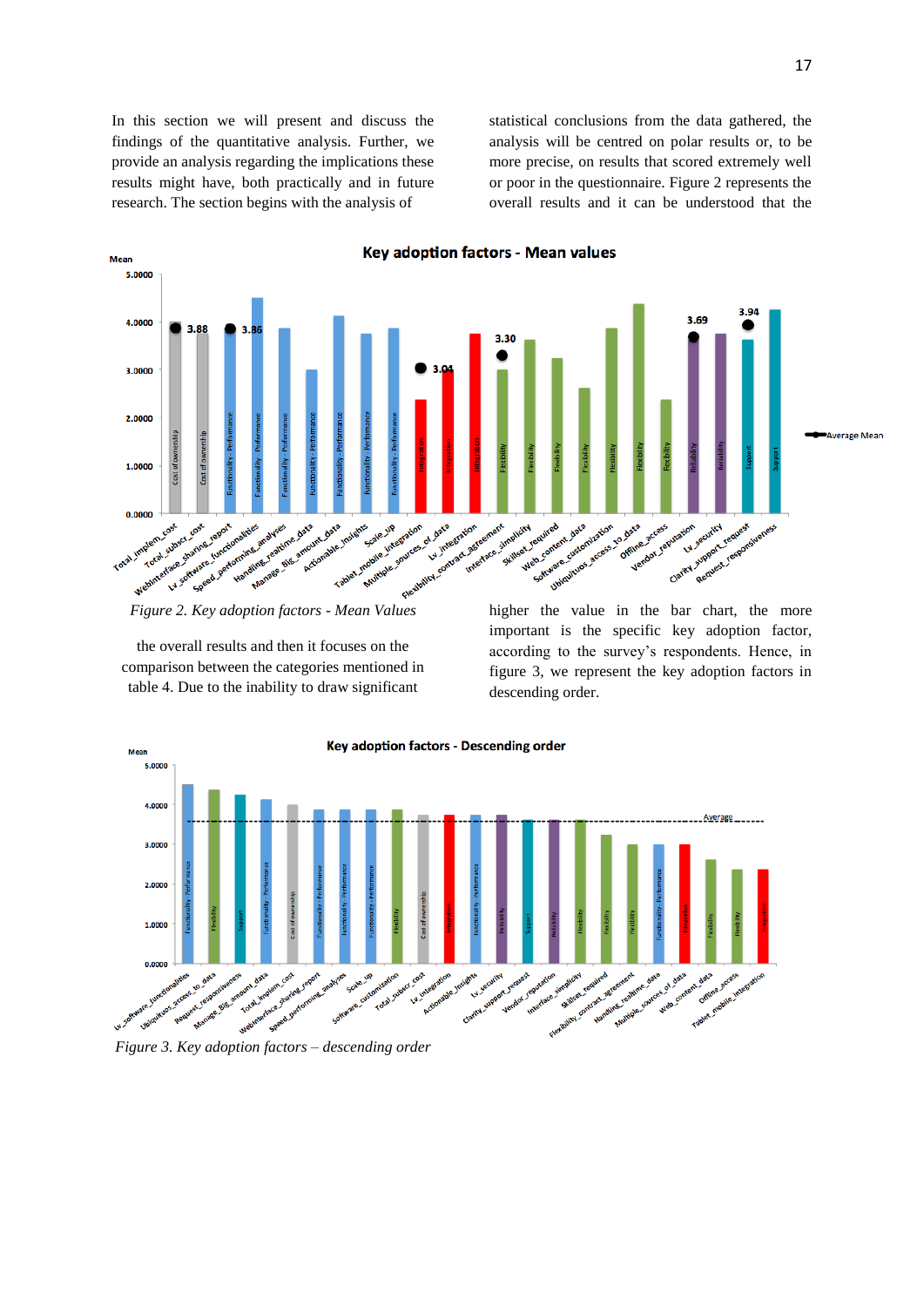| Order        | Key adoption factors                                                             |
|--------------|----------------------------------------------------------------------------------|
| $\mathbf{1}$ | The level of functionalities and capabilities offered by the product             |
| 2            | Ubiquitous access to data                                                        |
| 3            | Responsiveness to general support requests                                       |
| 4            | The ability to manage different amount of data                                   |
| 5            | The amount of Implementation cost (Training, setup)                              |
| 6            | Ability to share reports through the software web interface                      |
| 7            | The speed of the product in performing analyses                                  |
| 8            | The effort required to deploy the product on a large scale basis                 |
| 9            | The level of customization and personalization                                   |
| 10           | The amount Subscription cost (Monthly or Yearly fee)                             |
| 11           | Level of integration with other BI applications or databases                     |
| 12           | Ability to offer actionable insights                                             |
| 13           | The level of security guaranteed by the vendor (Backup, Recovery and<br>privacy) |
| 14           | Vendor's clarity to customer support requests                                    |
| 15           | Provider's brand reputation (Including partners, suppliers and<br>testimonials)  |
| 16           | The simplicity of the interface                                                  |
| 17           | The level of skills needed to perform meaningful analyses                        |
| 18           | The level of flexibility in terms of contract agreements and conditions          |
| 19           | The ability to handle data in real time                                          |
| 20           | Ability to handle multiple sources of data (Excel, Google documents,<br>$etc.$ ) |
| 21           | Web-data analysis                                                                |
| 22           | Offline access to data                                                           |
| 23           | Tablet and mobile integration                                                    |

*Table 5: Key adoption factors - descending order*

## **Overall results**

From the analysis of the questionnaire's results, the single most important factors are represented by the *software functionalities*. Other authors discuss this element in their works (Sheikh, 2011; Jadhav and Sonar, 2009), but without paying particular attention to its importance. From these results, it is clear that cloud BI's customers care about the software's functionalities. Even though it is quite normal that a prospect pays attention to the functionalities of an application, the highest score achieved could be explained in the following way: As previously mentioned, in the past years the number of Business Intelligence vendors have increased greatly. Some of them specialize in a particular niche of the market; for instance RJ metrics provides solutions for e-commerce

businesses. Therefore, the customers expect a software that effectively addresses most of the problems in a specific domain*.* 

We will not analyse minutely all the other key factors in this short paper, but it is interesting to provide a more detailed picture of the most and least important ones; *Ubiquitous access to data*  (using any device, in any location, and in any format)*, responsive answers to customer support requests, handling big amount of data and implementation cost* earned their position in the highest end of the table. All of these factors belong to different categories, resulting in four different categories for the first five elements. This is a remarkable finding and stresses the significance of excelling in multiple areas and not focusing on a single one. *Ubiquitous access to data* is an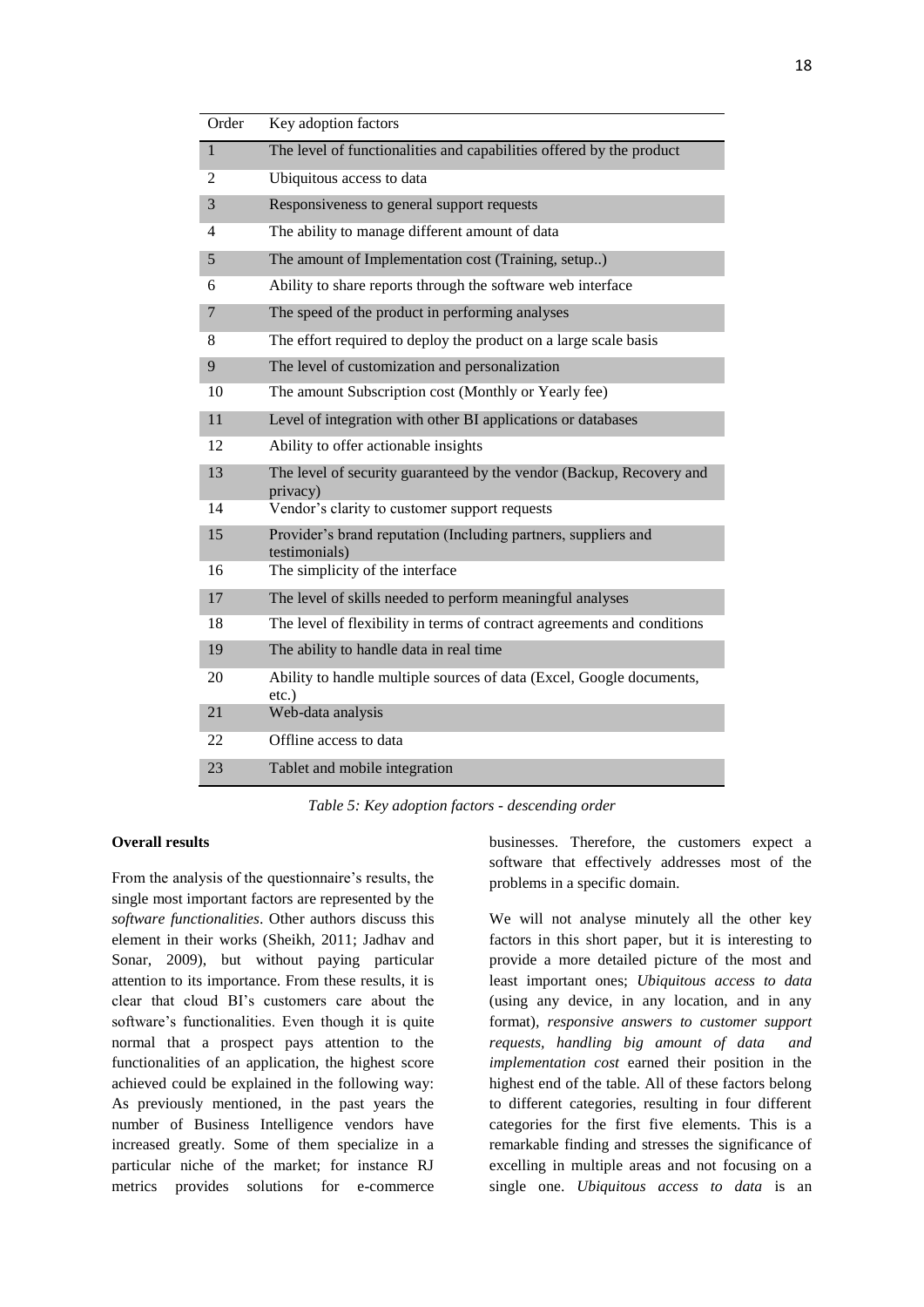important factor that confirms the results of previous studies (table 2). In addition, with increasing access to the Internet and the internationalization of many companies, BI customers know that their data reside in multiple locations and thus expect the BI software to connect all the sources together. In this way, *data accessibility from anywhere and at any time* (Sheikh, 2011) becomes not only feasible, but also necessary to have a better understanding of the overall company's performance. Cloud computing and its technological architecture foster data accessibility whenever a connection is available. The users do not have to worry about different data formats or computer platforms (table 2), since the files containing the data are stored in a separate location ("the cloud"). In order to offer the customers real ubiquitous access to data, we suggest cloud BI vendors to focus on two aspects: web browsers and multiple devices integration. It is true that cloud technology works whenever a connection is available, but users have different preferences regarding web browsers (Oh and Lee, 2011). As a consequence, it is the vendors' duty to make sure that data is represented in the correct way, irrespective of the web browser used by the customer.

Moving to devices integration, Gartner research (2013) forecasts a shift from desktop PCs to mobile devices in the following years. This escalation of smartphones and tablets' sales undoubtedly promotes ubiquitous data accessibility, provided that cloud BI sellers are able to show the same results on multiple devices.

*Responsive answers to customer support requests*  achieved the third highest position. This factor does not represent a specific software functionality but is more related to the perceived experience that customers have during and after the purchase. This result gives evidence to the importance of serving customers in a professional way, in addition to offering a valuable software. If we look at the other key adoption factor belonging to the category "Support", it scored slightly above average and strengthened the importance of providing a good customers service in the decision process of choosing a cloud BI software.

Why is the *customer service* so important? It might be that small and medium sized enterprises can only rely upon a limited number of resources in comparison with big enterprises. The latter often have an appropriate department responsible for solving IT-related problems while SMEs might not have the technical or financial capabilities to deal with complex problems of this sort. This could explain why SMEs rated so highly the importance of the customer service.

Further, a software capable of handling *big amount of data* is a fundamental requisite for the customers. Given the rapid growth of data available (IBM research, 2011), a cloud BI software should be able to combine millions or even billions of data points and detect valuable trends or patterns. Doing this operation within an acceptable time span represents a challenge from a technological point of view and BI suppliers should dedicate resources to address this important matter.

Finally, the *total implementation cost* is the last factor that scored 4 or above. Cost is definitely one of the main benefits offered by SaaS products and customers still pay attention to this aspect (table 2). However, what is interesting to highlight is that the highest ranking was achieved by the *implementation cost* rather than the *subscription cost*. By looking at traditional BI implementation projects, the implementation phase is the most critical one and it may last for years (Watson and Wixom, 2001), demanding important resources. Despite this cloud BI implementation is not a process as critical as in traditional BI, customers may still be worried and this can explain why the one-time implementation cost scored higher then subscription costs.

Moving to the opposite side of the table, three factors stand out for their low scores: *tablet and mobile integration, offline access to data and webdata analysis*.

In light of the precedent analysis pertaining ubiquitous access to data, the position reached by *tablet and mobile integration* seems counterintuitive. Given the previous considerations and the Gartner research (2013), analysing data through multiple devices should have been an obvious necessary functionality. Nonetheless, our research reveals that this factor bears the lowest value. On the one hand, the representative sample of 36 respondents is not sufficient to draw a reliable conclusion and, as aforementioned, the results of this study can only provide a direction for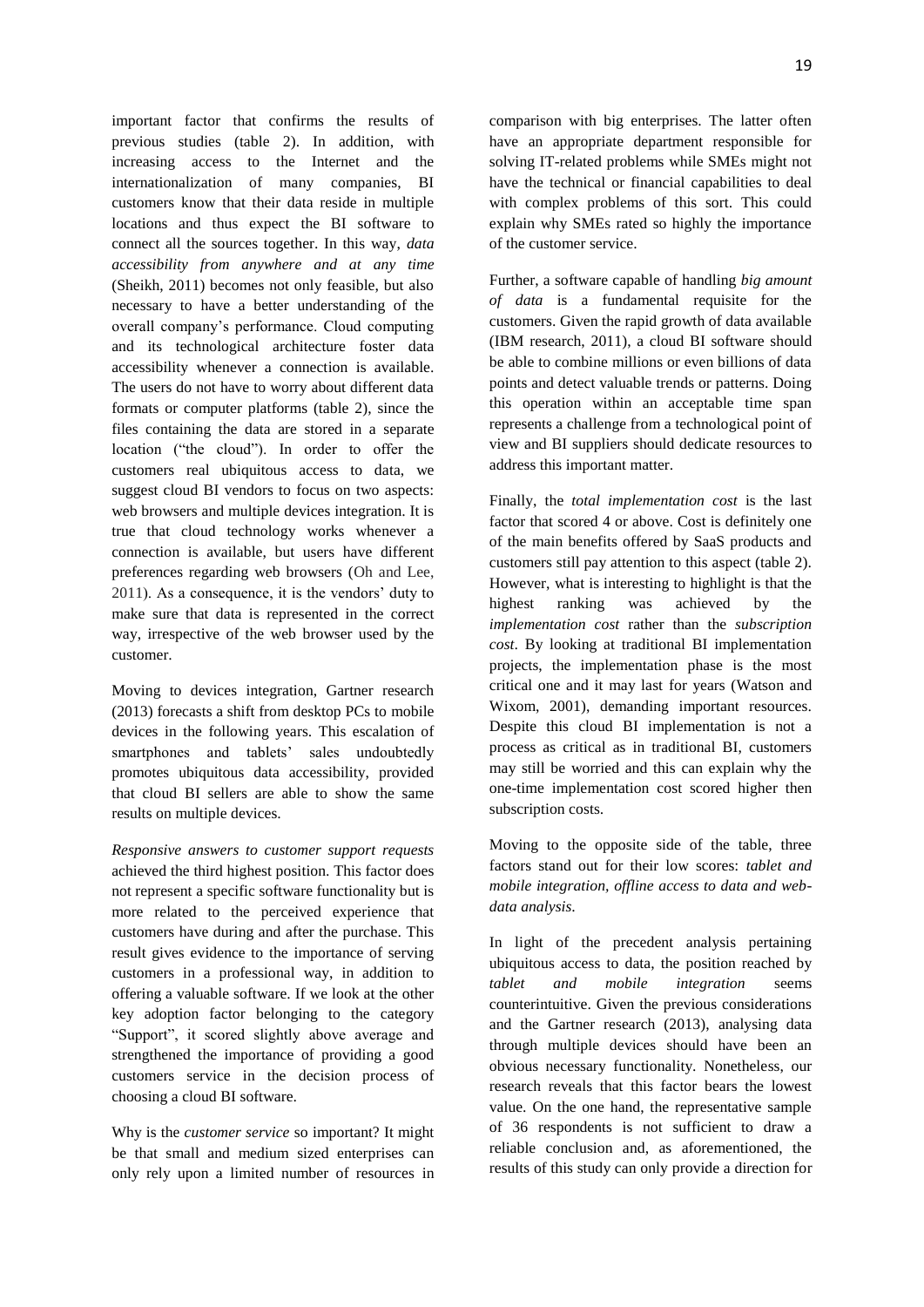more in-depth research. On the other hand, it is possible that SMEs are not fully interested in displaying data on multiple devices. If they have a business restricted to a limited region or if they dispose of only a single office, the utility of having data everywhere loses some importance since there is no need to bring data around and display it on multiple devices. Alternatively, the purchase of a cloud BI software might be the first data analysis solution adopted by some SMEs. Hence, they would be more interested in basic functionalities and overlook others of minor importance. In any case, these are only tentative explanations and only represent the authors' perspectives.

*Offline access to data* is the second least important key adoption factor. We have not found this element mentioned in the previous literature, but it came out during the qualitative interviews. The interviewees mentioned that one of the drawback of cloud technology is its dependence from the availability of the Internet connection. It does not represent a problem in most western countries, but in the developing world it might be. This is the reason why *offline access to data* has been included in the study. However, the result speaks for itself. Customers are not interested in accessing data in offline mode and this could have been foreseen in advance to some extent. Indeed, when the decision of buying a cloud BI solution is made, the customer is well aware that most of the interactions with the software require an Internet connection.

The last element that scored poorly is the *ability to analyse data coming from web-sources.* Despite social networks' popularity having risen and fallen in the early 2000s (Ellison, 2007), in the past years it has gained considerable attention all over the world. Initially these social platforms were used only as a means to communicate with friends, but later many organizations understood the enormous potential behind them. In fact, spontaneous customer feedback quickly spreads throughout the social networks, blogs, newsgroups and it represents a potential source of information for Business Intelligence tools (Gamon et al., 2005). Recently, the techniques developed to analyze this type of unstructured data have made great progress and we had expected a different score for this factor. Most of the unstructured data belongs to web-content and a recent report released by MYOB Business Monitor reveals that the overall online social presence for small and medium sized companies is rather low (Stafford, 2012), even though it is on an upward trend. This result can partially explain why the analysis of web-data sources scored poorly in the questionnaire. However, given the benefits achieved by those who extensively use social media channels and the expected growth in this domain (Milman, 2013), the rank achieved by this key adoption factor may change substantially in the near future.

Three factors have been represented separately (Figure 4), given their different nature: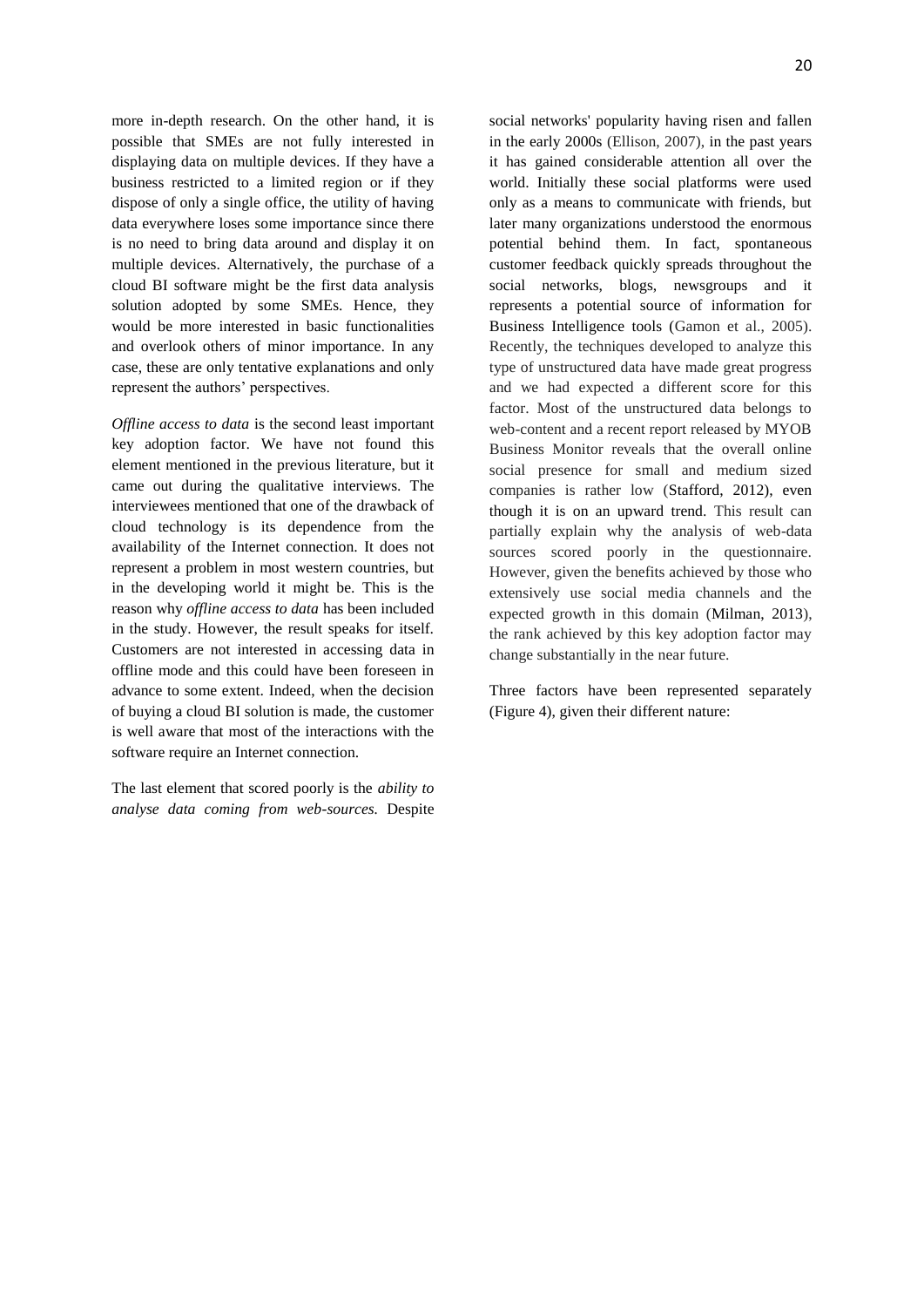

*Figure 4. Payment method, customer service and type of preferred solutions*

By looking at the figure 4, the first thing that immediately stands out is the staggering preference for solutions built towards the industry's needs. Therefore, from the result it's clear that customers prefer to buy applications that deliver analyses only relevant to a specific market sector, and not industry-wide. Indeed, buying a fit-all product offers minimal value. For instance, the type of analyses required in the supply chain industry differs from the ones needed by insurance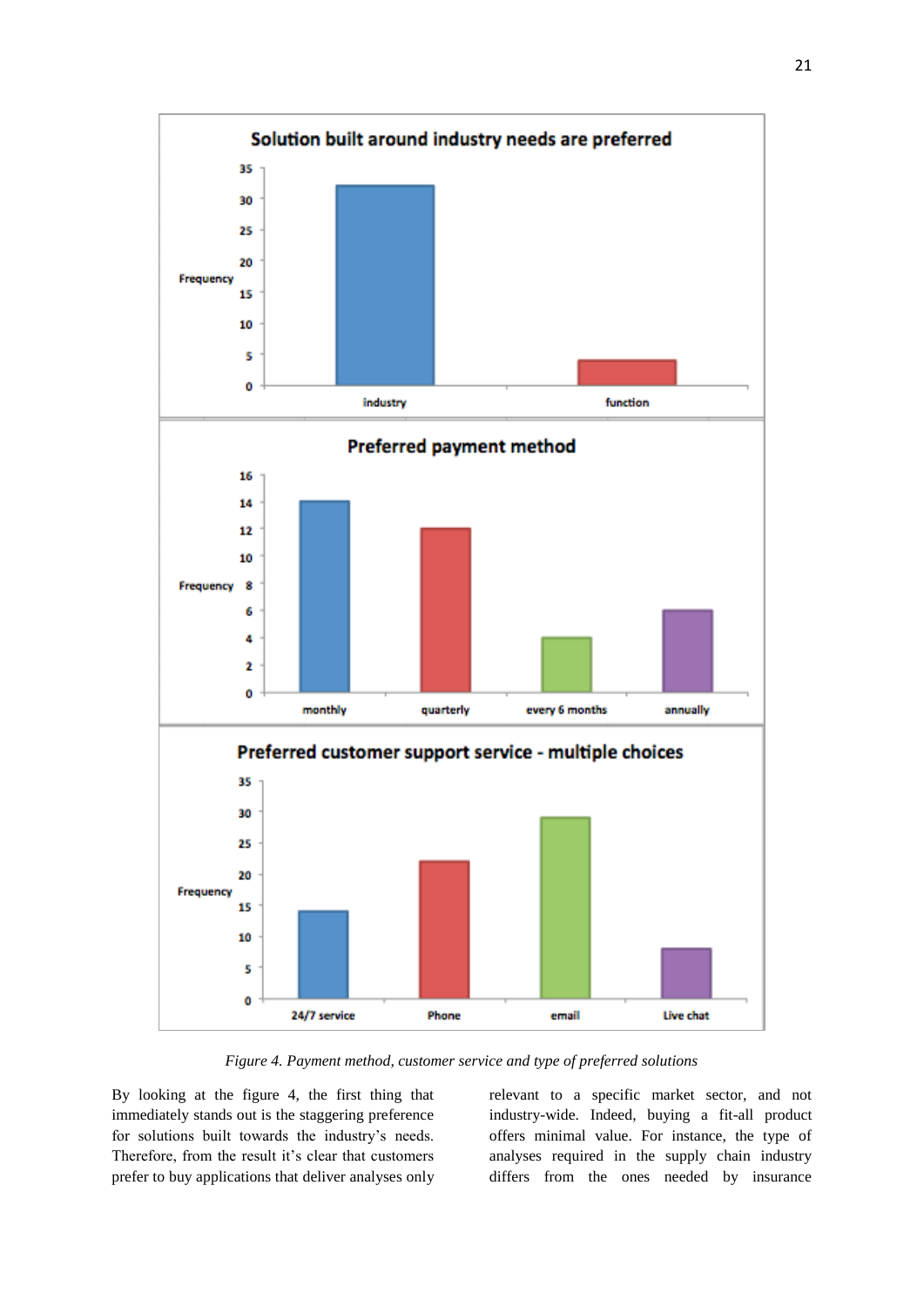companies. In the former, customer will be more interested in spotting opportunities for cost reduction throughout the chain, by analysing performance level or by adjusting manufacturing production according to the different requests (Baars et al., 2008). In the latter, insurers can gain significant value by detecting fraud through the cross-analysis of multiple sources of data, such as fraud patterns, accidents, social networks, and medical and criminal records (Brat et al., 2013).

However, given the focus of our study on small and medium sized organizations, where the boundaries between departments may not be well-defined or even exist, the result makes more sense. SMEs want a solution that offers benefits for the *whole* company, not merely for a single business department. This conclusion could differ for big organizations, where the hierarchical structure is usually more rigid.

A second element appears in this study: customers prefer to pay the subscription costs either on a monthly or a quarterly basis. At first sight this factor seems not very important and we have not found any theory that discusses this in detail. However, it came out two times during the explorative interviews and it was included in the questionnaire. Common sense would suggest that paying a software on a monthly basis is a daunting process for a company. Nevertheless, SMEs prefer not to lock in with a single product for a long time and they reserve the right to cancel the contract anytime if the solution does not deliver the expected value. It is worthwhile remembering that for some SMEs the purchase of a cloud BI solution has never been done before and therefore there is an element of uncertainty and skepticism. By paying on a monthly or quarterly basis, having the freedom to cancel the contract *without* losing money becomes an important element and it could explain the outcome of the survey.

Lastly, it does not come without any surprise that phone and email are the most preferred methods for interacting with customer support. We included this question in the survey because various vendors extensively promote the availability of the live chat and the 24/7 support in their offering. Even though our data set is not representative for the population of SMEs, there is an initial indication that customers still rely on traditional communication media.

In the following paragraph we analyse the results for each category, referring to figure 4. As aforementioned, we can only draw tentative but still interesting conclusions by looking at the opposite results. There are three categories that got a similar score: *Support, Cost of Ownership and Functionality-Performance*.

Customer support is an essential part that has to be incorporated into the product offering. During traditional BI implementations, support is given through training initiatives, consulting services and other activities (table 3). Hence, there are often face-to-face interactions between the supplier and the customer. With cloud BI solutions, it's likely that most of the services will be delivered online, including the customer support. For this reason, it's crucial to adhere to certain quality standards and make sure the customer receive a good service.

As expected, the cost of ownership revealed to be an important area that SMEs pay attention to. The previous literature recognizes its importance, as shown both in table 1 and 2. In fact, a minor financial risk is one of the main benefits offered by cloud technology (Finch, 2007; Olszak and Ziemba, 2012). This is appealing for small and medium sized enterprises (Benlian et al., 2009). Hence, to some extent this result confirms previous theories. Moreover, by going into the details, it can be seen that both the subscription cost and the implementation cost achieved similar results. This is important because it implies that customers are not lured by cheap offerings that address only one part of the total cost of ownership**,** but they pay equal attention to all the parts of the financial investment. Therefore, cloud BI vendors should carefully balance their price regarding the total cost of ownership.

The last area with a relevant score is *functionality*. This result also strengthens the previous analysis, where a key adoption factor that belongs to this category reached the first position in the survey. Functionality is a big area that encompasses items quite different from each other. Despite this difference, all the elements scored similarly in the questionnaire, except *handling data in real time*  which is well below the average. Generally, real time data comes from web-sources which are characterized by a quick spread of information: an article, an opinion or a statement. Therefore, *handling data in real time* and the *ability to analyse*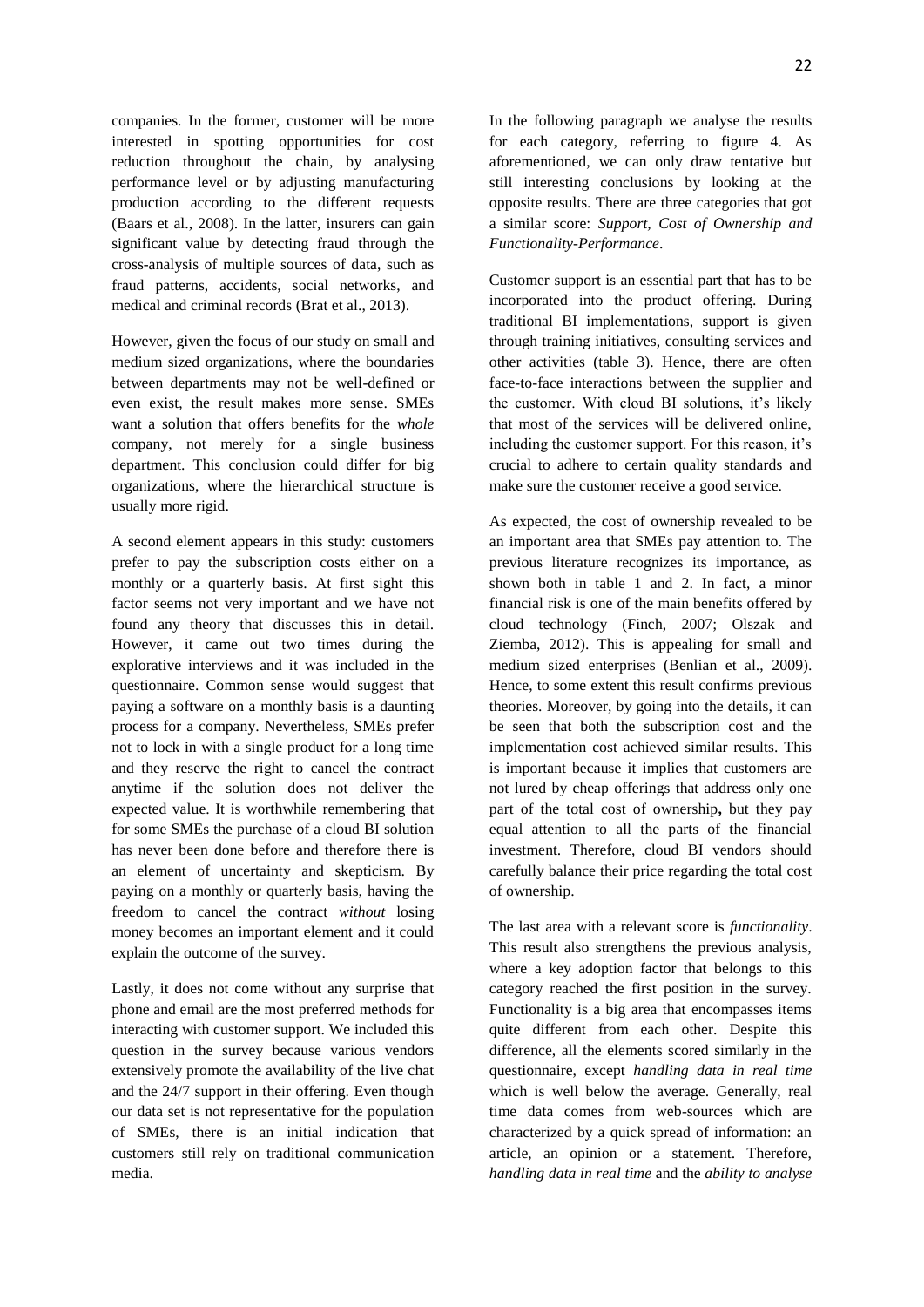*data coming from web-sources* are closely related and can explain the poor results achieved by both of these factors. In all cases, functionality plays a big role for SMEs, and this may not come as a surprise because every company is in principal interested in this category. However, common knowledge about cloud BI would suggest that often the functionalities and performance do not reach the high standards of traditional BI. This is due to two reasons. On average, cloud solutions costs less than traditional ones and the overall quality might be affected as a consequence. In addition, traditional BI solutions are built and customized specifically around the needs of the clients and the functionalities will be more accurate than a "universal" tool. Despite these premises, the results of the study indicates that SMEs have high expectations in terms of performance and are not willing to pay for a cheap solution which does not add any specific value to the organization.

On the opposite spectrum, a category that did not score as well as expected is *Integration*. As remarked by the interviewees, one of the very first question asked by a potential customer is "How well does the solution integrate with my applications?". Thus, we expected a much higher consideration here. Nevertheless, by looking only at the average result, the conclusions we would draw may be misleading. If we pay attention to figure 4, the score of each element belonging to the integration category differs substantially. The general *level of integration* is positioned well and it partially contradicts the previous conclusion about Integration. The two key adoption factors that lowers the average result are *mobile devices integration* and *the ability to handle multiple sources of data.* We talked about the former in the previous section while it is necessary to think about the result achieved by the latter. As remarked by Gamon (Gamon et al., 2005), the potential sources of information for Business Intelligence are growing exponentially. Valuable data are found not only in traditional spreadsheets, but also in blogs, social networks, activity logs and many places. Therefore, if an organization is willing to have an overview of its customer base, it's necessary to analyze multiple sources of data. There is a possible explanation of why this is not the case for SMEs. Small and medium sized enterprises still rely heavily on data stored in traditional spreadsheet (E.g. Excel) and more than 80% of them use desktop spreadsheet as the only analytical

tool in the company (Maguire and Magrys, 2007; Ashrafi and Murtaza, 2008). This might partially explain why they are not interested in analyzing different data formats, but prefer to have a product for spreadsheet analysis such as excel.

#### **Conclusions and implications**

Based on the research findings, there are five key adoption factors that scored  $\geq$  4 and therefore are classified as the most important:

- The level of software functionalities (all)
- The ubiquitous access to data (SME)
- Responsive answers to customer support requests (SME)
- Handling large amounts of data (all)
- Implementation cost (all)

Each of these factors addresses a specific area that customer pay close attention to during the adoption process of a cloud BI solution. The importance of handling different amounts of data, the software functionalities and the implementation cost confirm what has been found in the previous research, both for traditional and cloud BI. On the other side, the score reached by the other two factors can be tightly connected to cloud technology. Providing an excellent customer service becomes important where the face-to-face interactions are kept at minimum. Finally, the increasing spread of data and the process of globalization calls for an ability to access data everywhere.

In terms of the categories, the results do not show any important dominance in a specific area, but rather, there are 3 categories that reached a similar level: *Support, Cost of Ownership and Functionality*. This outcome strengthens the statement that SMEs look for a software that is complete on multiple areas and do not stick to one area in particular.

#### **Practical implications**

This study has several important managerial implications, for providing more information and knowledge about the key factors for successful adoption of cloud BI software in SMEs. Managers and head of departments can leverage the findings in order to craft better value propositions or prioritize areas of development according to what customers value the most. We suggest to BI suppliers the following areas of discussion: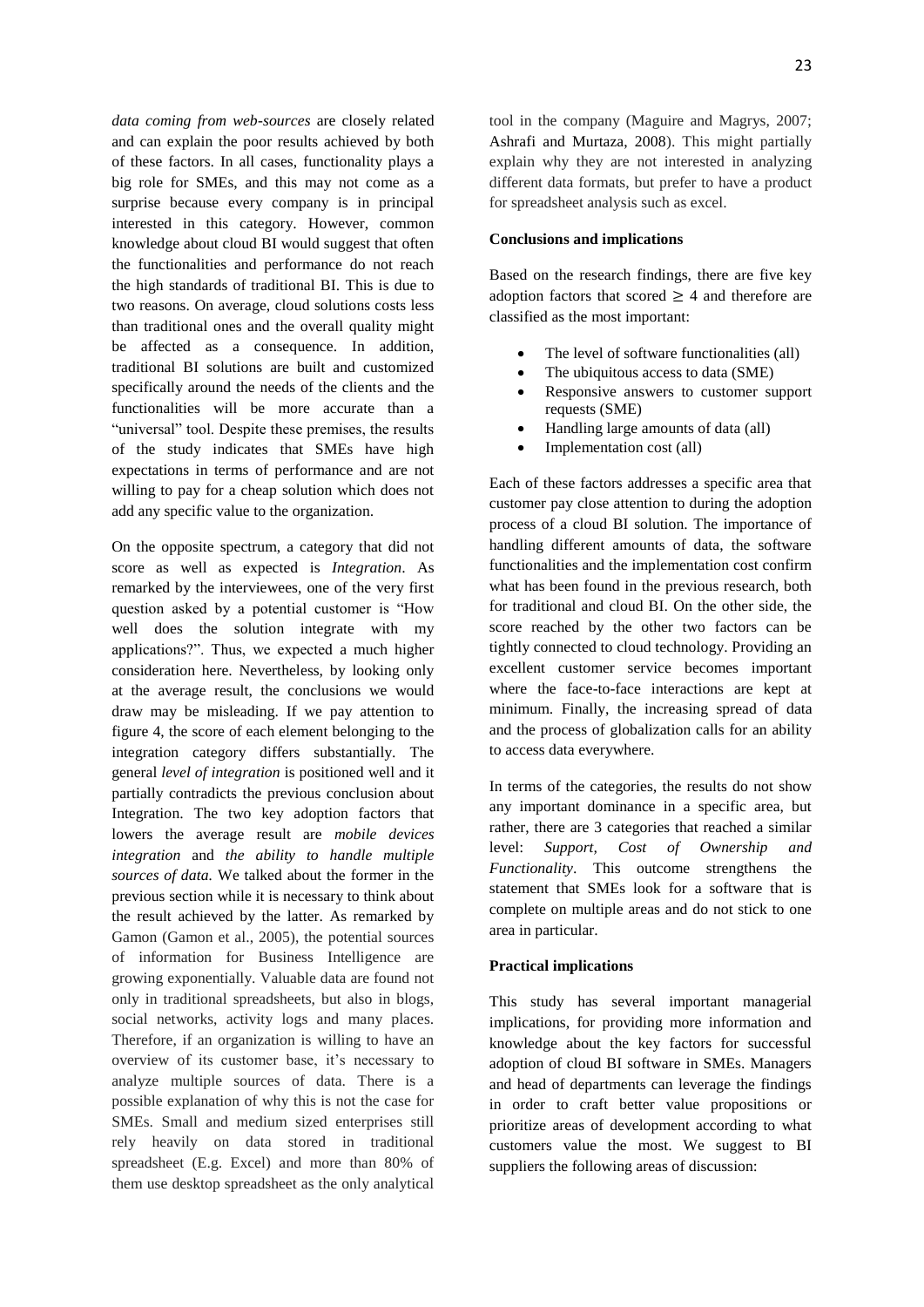- It is commonly agreed that cloud software will become a cornerstone of almost every business (Sheikh, 2011). This revolution has already started: from email services to traditional systems like CRM, they are now being adopted in an On-Demand fashion (Sheikh, 2011). The classic concept of delivering goods to customers is being overcome by the idea of providing an ongoing service in exchange of a monthly fee (Östling and Fredriksson, 2012). Therefore, even the sales process has to change from the "one-time" selling to the development of long-lasting relationships, with the attitude of offering value to clients on an ongoing basis. One of the most effective and successful ways to address this issue is to meet the customers' expectations related to the specific software. From the questionnaire's analysis it's clear that successful cloud BI products excel in multiple areas, from the functionality to the reliability, going through customer support and a fair price-quality ratio. Hence, balancing the resources in the appropriate way becomes an important matter, avoiding overlooking some areas or focusing too heavily on others. Moreover, it is critical to shift the mentality from selling goods to delivering value to customers by building solid relationships (Östling and Fredriksson, 2012). Whenever the customer perceives that there is no cooperation, the relationship will likely interrupt. This means the cancellation of contract and a loss of income for the BI provider.
- BI Vendors' marketing managers should create material that reflects what customers really want. In this particular case, it's fundamental to promote a BI solution as a comprehensive package that delivers high value at a fair price point, supported by an excellent customer support service. Alternatively, it is also effective to mention the five most important key adoption factors and stress their importance.
- One of the main reasons that motivate small and medium sized enterprises to embrace the cloud solutions is the perspective of lowering IT costs (Östling and Fredriksson, 2012). This common perception is supported by real data and real companies who did experience a decrease of hardware and maintenance costs by adopting cloud technology (Perry et al., 2009). The importance of costs is also reflected by the results of this study,

but there are other areas of equal significance from the customers' perspective. One of them is definitely *customer support*. In the past years, outsourcing has been grown steadily and became a global phenomenon (Rao, 2004). With the improvements of telecommunications infrastructure, IT operations can be managed efficiently in countries where labor cost is lower (Rao, 2004). Even though the financial benefits are immediately clear, the quality of the service can damage the reputation of the company, if it does not reach high standards. Given the previous premise of a model shifting towards a customerrelationship focus, we suggest to think carefully before outsourcing the customer support activity for cloud BI software. It is fundamental that requests are handled by experienced people, who knows the software well and can make specific recommendations to solve any issue. This will help building trust in the relationship.

The results of this paper can be leveraged by small and medium sized enterprises. They can benefit from a more comprehensive understanding of the factors that are critical for a successful adoption of a cloud Business Intelligence solution. On the opposite side, the factors that are not important can pose a serious threat to the achievement of adequate satisfactory levels. Unlike the majority of previous studies, this investigation proposes five factors which are specifically tied to the needs of small and medium sized enterprises, providing a ground for future empirical research in this domain.

The proposed set of key adoption factors is itself important, because it can act as a list of items to be checked during the evaluation process (Wong, 2005). This helps to ensure that essential issues and factors are covered when an organizational plan to adopt a cloud BI solution for managing information (Wong, 2005). Moreover, it is of primary importance for Business Intelligence newcomers, who are evaluating the purchase of these solutions for the first time and may be confused by the amount of different alternatives available in the market. Therefore, the results of this study can provide a guidance and a basis for evaluating and comparing different solutions.

## **Theoretical implications**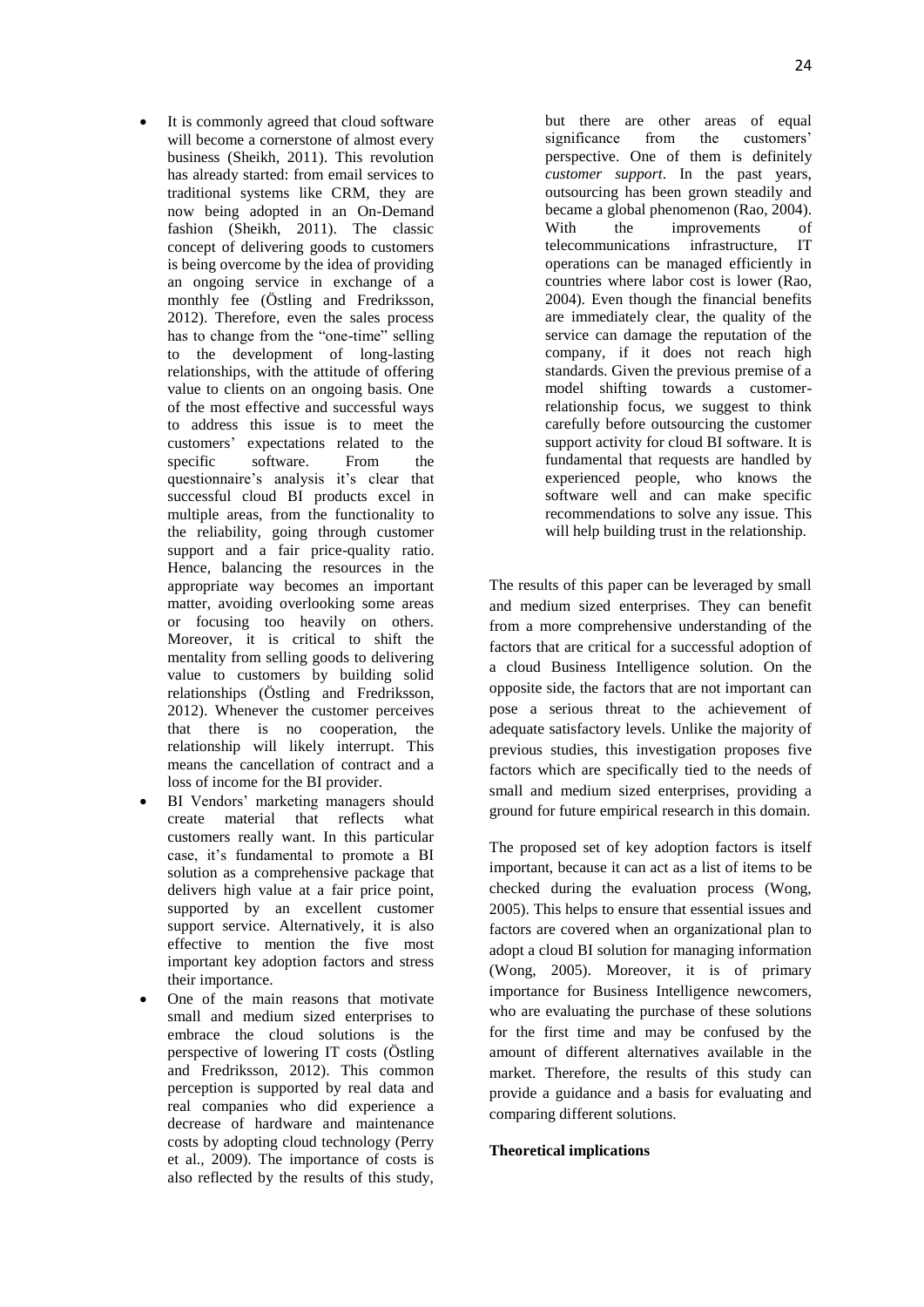This study has also interesting implications for future academic research. The literature highlights the necessity to study more thoroughly Business Intelligence in small and medium sized enterprises (Benlian et al., 2009), since the majority of studies were focused on big organizations and the same results may not be applicable to the SME's landscape. We found two areas where the contribution is substantial.

First and foremost, the results expand the body of knowledge related to small and medium sized companies. They confirm that the needs of SMEs, in terms of BI software, differ from large organizations, at least on certain areas (InsideInfo Whitepaper): Multiple sources of data, tablet and mobile integration and real-time data analysis. Moreover, our findings provide new information of how SMEs evaluate a certain typology of IT software.

In addition, this investigation adds knowledge in connection to an up and coming technology: cloud computing. In particular, it focuses on a specific context in which this technology is used, for SMEs, which has been poorly explored in the past. As mentioned by Yeoh and Koronios (2010), in the market sectors highly influenced by technological innovations, such as cloud services, the value of previous discoveries declines over time. By using recent primary data, future research on Critical Success Factors will be more reliable.

#### **Suggestions for further research**

The commercial availability of cloud solutions dates back only few years. This is the case especially for cloud BI, which is still in the early phase of the growth curve (Bucur, 2012). The implications of adopting a novel technology may not be fully understood yet. Therefore, the respondents' answers reflect this particular industrial situation*.*

Further research on the same topic in three or four years' time is suggested, if not before, when the adoption rates of cloud BI software will likely be higher and the sample of suitable candidates will be larger. It would be interesting to see if, in the future, the key factors for adopting a cloud solution will differ and help understand the underlying motivations. A research focused on the explanation of why some factors scored exceptionally well or worse could provide further insightful information.

Nonetheless, the statistical power of this study is limited, and it would not be appropriate to dismiss all the other factors yet.

Secondly, the survey represents only the companies that have BI software applications already in place, for the reasons already provided. Yet, according to Gartner research (Gartner, 2013), 55% of companies are currently evaluating an adoption of a BI system. It could be interesting to find out which are the main factors relative to companies who have not purchased any cloud BI software yet. Therefore the focus could be more on evaluation criteria.

## **Bibliography**

- Adamala, S., & Cidrin, L. (2011). Key Success Factors in Business Intelligence. *Journal of Intelligence Studies in Business*, *1*, 107-127.
- Ashrafi, R., & Murtaza, M. (2008*).* Use and Impact of ICT on SMEs in Oman. *Electronic Journal Information Systems Evaluation*, *11(3),* 125- 138.
- Baars, H., Kemper, H. G., & Siegel, M. (2008). Combining RFID technology and business intelligence for supply chain optimization scenarios for retail logistics. In *Hawaii International Conference on System Sciences, Proceedings of the 41st Annual*, IEEE, 73-73.
- Barriball, K. L., & While, A. (1994). Collecting data using a semi-structured interview: a discussion paper. *Journal of Advanced Nursing-Institutional Subscription*, *19*(2), 328-335.
- Baruch, Y., & Holtom, B. C. (2008). Survey response rate levels and trends in organizational research. *Human Relations*, *61*(8), 1139-1160.
- Beal, B. (2005). Half of data warehouse projects to fail*. SearchCRM*.com, 9.
- Benlian, A., Hess, T., & Buxmann, P. (2009). Drivers of SaaS-adoption –An empirical study of different application types. *Business & Information Systems Engineering, 1(5),* 357- 369.
- Bergeron, B. (2000). Regional business intelligence: the view from Canada. *Journal of Information Science, 26(3)*, 153–160.
- Brat, E., Heydorn, S., Stover, M., Ziegler, M. (2013). Big Data: The Next Big Thing for Insurers? *BCG perspectives*.
- Brown, B., Chui, M., & Manyika, J. (2011). Are you ready for the era of 'big data'? *McKinsey Quarterly.*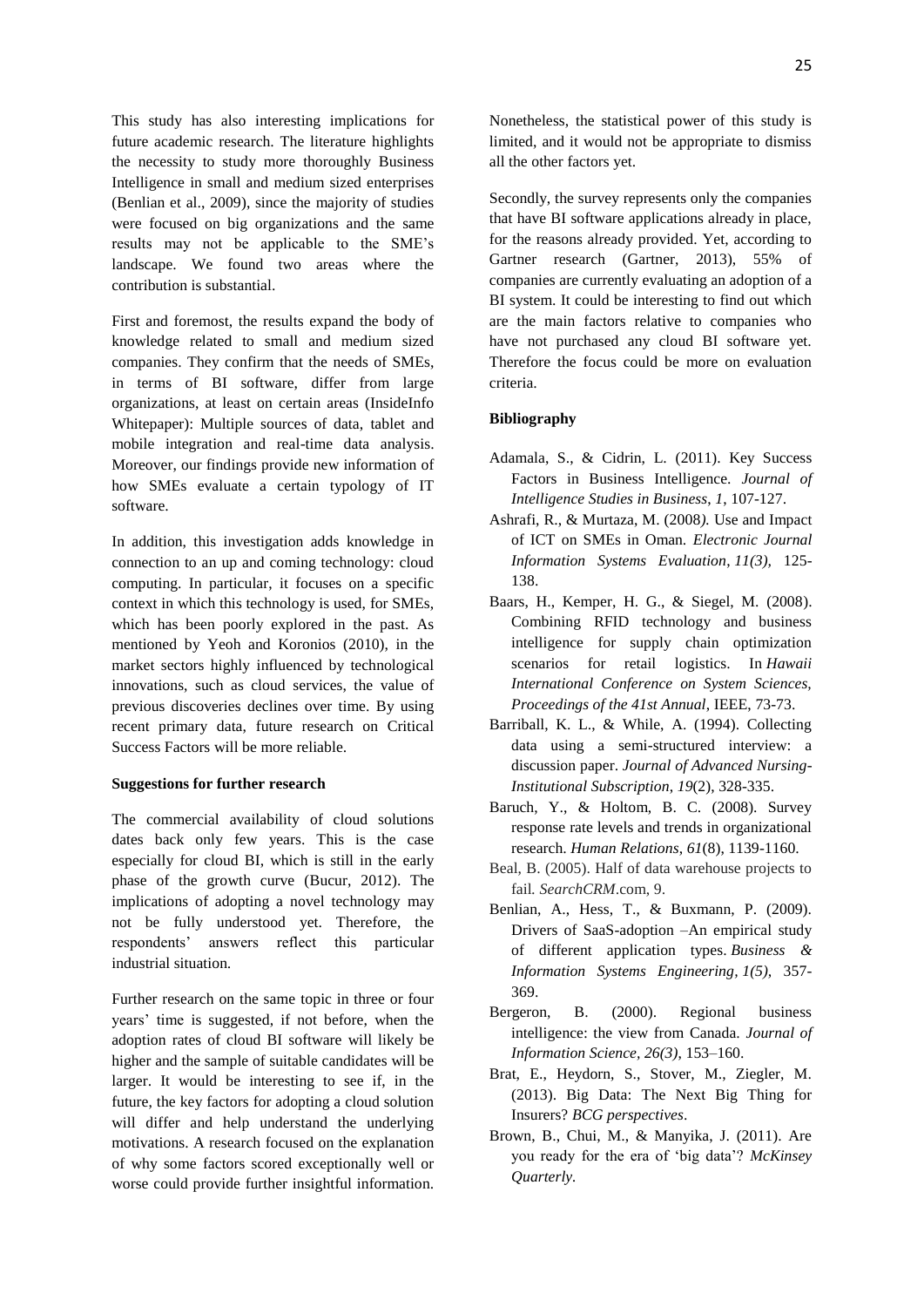- Bryman, A., & Bell, E. (2011). *Business Research methods.* New York: Oxford University Press Inc.
- Bucur, C. (2012). Implications and Directions of Development of Web Business Intelligence Systems for Business Community. *Economic Insights-Trends and Challenges, 64(2*), 96-108
- Carter, S., & Jones-Evans, D. (2006). *Enterprise and Small Business.* London: Prentice Hall.
- Carter, S. M., & Little, M. (2007). Justifying knowledge, justifying method, taking action: Epistemologies, methodologies, and methods in qualitative research. *Qualitative Health Research*, *17*(10), 1316-1328.
- Davenport, T. H., Harris, J. G., & Morison, R. (2010). *Analytics at work: smarter decisions, better results*. Harvard Business School Press.
- Deng, S., & Zhang Y. (2012) Business Intelligence Application and Research on Small and Medium sized Enterprises Based on the SaaS Model. *Orient Academic Forum*.
- Doukas, C., Pliakas, T., & Maglogiannis, I. (2010). Mobile healthcare information management utilizing cloud computing and android OS. In *Engineering in Medicine and Biology Society (EMBC), 2010 Annual International Conference of the IEEE*, 1037-1040.
- Dresner Advisory Services (2012). Business Intelligence Market Study. Retrieved February 23, 2013.
- Eckerson, W. W. (2005*).* The Keys to Enterprise Business Intelligence: Critical Success Factors. *TDWI Report.*
- Ellison, N. B. (2007). Social network sites: Definition, history, and scholarship. *Journal of Computer Mediated Communication*, 13(1), 210-230.
- Finch, C. (2007). The benefits of the software-as-aservice model. *Computerworld Management*, *2.*
- FSN (2012). Gartner says BI (Business Intelligence) in the cloud not living up to the vendor hype. Retrieved December 14, 2012.
- Gamon, M., Aue, A., Corston-Oliver, S., & Ringger, E. (2005). Pulse: Mining customer opinions from free text. In *Advances in Intelligent Data Analysis VI,* 121-132. Springer Berlin Heidelberg.
- Gangadharan, G. R., & Swami, S. N. (2004). Business intelligence systems: design and implementation strategies. In *Information Technology Interfaces, 2004. 26th International Conference on*, IEEE, 139-144.
- Gartner (2013). Magic Quadrants for Business Intelligence and Analytics platform*s*. Retrieved February 18, 2013 from Forecast: Devices by Operating System and User Type, Worldwide, 2010-2017, 1Q13 Update*.* Retrieved April 22, 2013.
- Godse, M., & Mulik, S. (2009). An approach for selecting software-as-a-service (SaaS) product. In *Cloud Computing, 2009. CLOUD'09. IEEE International Conference on*, 155-158.
- Grabova, O., Darmont, J., Chauchat, J. H., & Zolotaryova, I. (2010). Business intelligence for small and middle-sized entreprises. ACM SIGMOD Record, 39(2), 39-50.
- Hay-Gibson, N. V. (2009). Interviews via VoIP: Benefits and Disadvantages within a PhD study of SMEs. *Library and Information Research*, *33*(105), 39-50.
- Harvie, C. (2004*).* East Asian SME capacity building, competitiveness and market opportunities in a global economy. *Faculty of Commerce-Economics Working Papers*, 100.
- Hwang, H.-G., Ku, C.-Y., Yen, D.V., & Cheng, C.- C. (2004). Critical factors influencing the adoption of data warehouse technology: A study of the banking industry in Taiwan. *Decision Support Systems*, 37(1), 1–21.
- IBM research (2011). IBM Big data success stories. Retrieved December 19, 2012 from www-03.ibm.com.
- InsideInfo Whitepaper. Business Intelligence for SMEs. Retrieved February 28, 2013 from: http://www.insideinfo.com.au/files/business@2 0intelligence@20for@20smes.pdf.
- Jadhav, A. S., & Sonar, R. M. (2009). Evaluating and selecting software packages: A review. *Information and software technology*, *51*(3), 555-563.
- Krosnick, J. A. (1999). Survey research. *Annual review of psychology*, *50*(1), 537-567.
- LaValle, S., Lesser, E., Shockley, R., Hopkins, M. S., & Kruschwitz, N. (2011). Big data, analytics and the path from insights to value. *MIT sloan management review*, *52*(2), 21-32.
- Liu, F., Guo, W., Zhao, Z. Q., & Chou, W. (2010). SaaS integration for software cloud. In *Cloud Computing (CLOUD), 2010 IEEE 3rd International Conference on*, 402-409.
- [Luhn,](http://dl.acm.org/author_page.cfm?id=81448597418&coll=DL&dl=ACM&trk=0&cfid=233152406&cftoken=65440257) H.P. (1958). A business intelligence system. *IBM Journal of Research and Development*, 2(4), 314-319.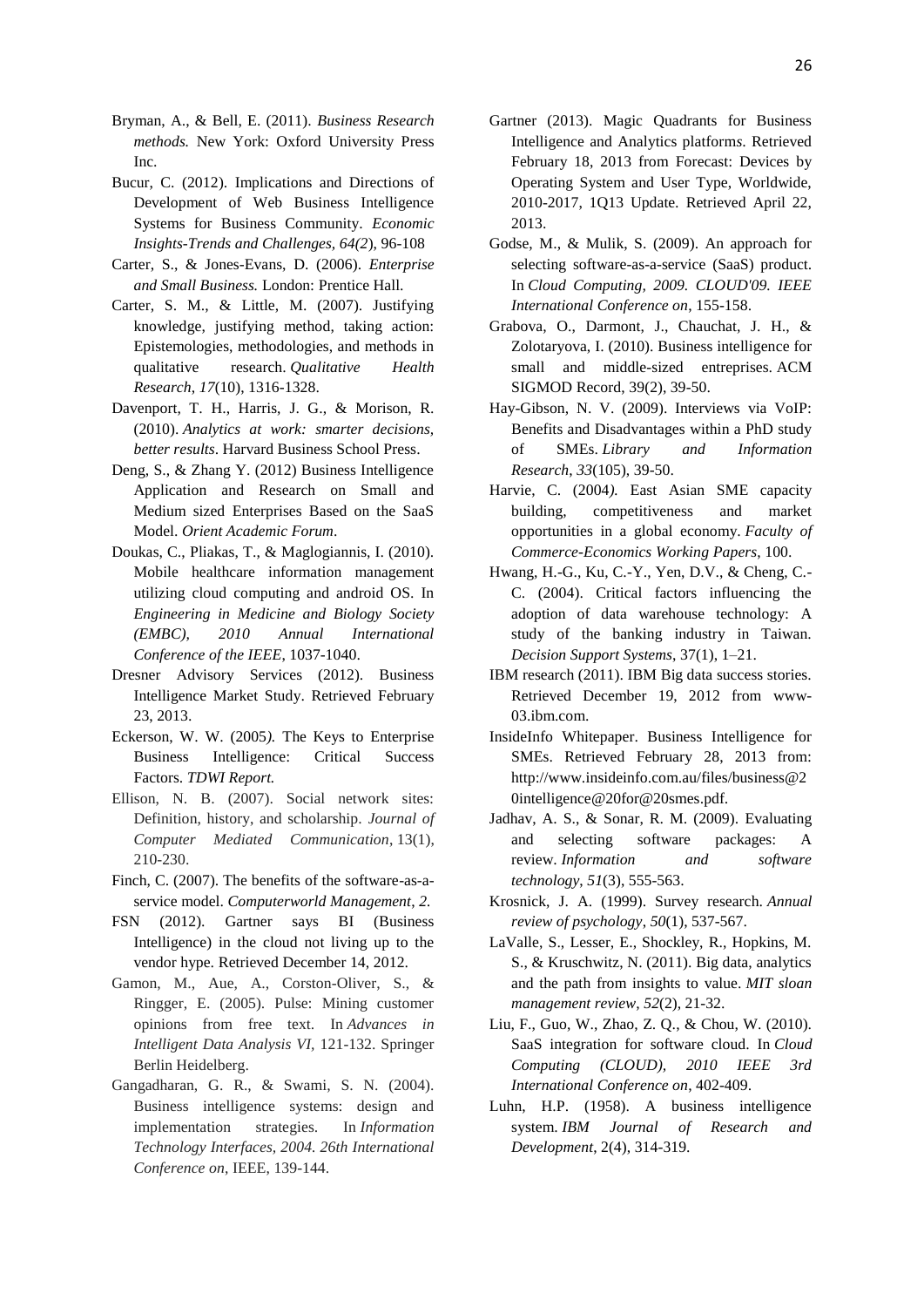- Maguire, S., Koh, S. C. L., & Magrys, A. (2007). The adoption of e-business and knowledge management in SME*s*. *Benchmarking: An International Journal*,*14*(1), 37-58.
- Miles, M.B. & Huberman, A.M. (1994*). Qualitative Data Analysis (second edition*). London: Sage Publications Ltd.
- Milman, O. (2013). SMEs start to get smart to social media: Survey*.* Retrieved April 24, 2013.
- Moss, L.T. & Atre, S. (2003). *Business Intelligence Roadmap: The Complete Project Lifecycle for Decision-Support Applications*, Boston, MA: Addison-Wesley .
- May, T. (2009). *The new know: innovation powered by analytics*. Wiley.
- Negash, S. (2004). Business intelligence. *Communications of the Association for Information Systems*, 13(1), 177-195.
- Nyblom, M., Behrami, J., Nikkilä, T., & Solberg Søilen, K. (2012). An evaluation of Business Intelligence Software systems in SMEs – a case study. *Journal of Intelligence Studies in Business,* 2(2), 51-57.
- Oh, J., Lee, S., & Lee, S. (2011). Advanced evidence collection and analysis of web browser activity. *Digital investigation*, *8*, 62-70.
- Olszak, C. M., & Ziemba, E. (2012). Critical Success Factors for Implementing Business Intelligence Systems in Small and Medium sized Enterprises on the Example of Upper Silesia, Poland. *Interdisciplinary Journal of Information, Knowledge, and Management*, *7*.
- Onwuegbuzie, A. J., & Leech, N. L. (2005). On becoming a pragmatic researcher: The importance of combining quantitative and qualitative research methodologies. *International Journal of Social Research Methodology*, *8*(5), 375-387.
- Oracle research (2012). Best Practices for Improving Survey Participation. Retrieved February 1, 2013.
- Östling, F., & Fredriksson, J. (2012). *Adoption factors for cloud based enterprise resource planning systems: And how system vendors can act on these*. (Doctoral dissertation, KTH).
- Perry, R., Mahowald, R. P., Hatcher, E. & Hendrick, S. D., (2009). *Force.com Cloud Platfrom Drives Huge Time to Market and Cost Savings*, Framingham, USA: IDC.
- Pirttimäki, V., & Hannula, M. (2003). Process Models of Business Intelligence, *Frontiers of E-Business Research*, 250-260.
- Poston, R., & Grabski, S. (2001). Financial impacts of enterprise resource planning implementations. *International Journal of Accounting Information Systems*, *2*(4), 271-294.
- Power, D. J. (2007). A brief history of decision support systems. *DSSResources. COM, World Wide Web, http://DSSResources. COM/history/dsshistory. html, version*, *4*.
- Raisinghani, M. S. (2004). *Business intelligence in the digital economy: opportunities, limitations and risks*. Idea Group Pub.
- Rao, M. T. (2004). Key issues for global IT sourcing: country and individual factors. *EDPACS*, *32*(4), 1-11.
- Rath, A., Mohapatra, S., & Thakurta, R. (2012). Decision points for adoption Cloud Computing in SMEs. Internet Technology And Secured Transactions. Conference, 10-12 Dec., London.
- Rust, R. T., Moorman, C., & Dickson, P. R. (2002). Getting return on quality: revenue expansion, cost reduction, or both? *The Journal of Marketing*, 7-24.
- Saugatuck Technology report (2009 ). Evaluating SaaS Solutions: A Checklist for Small and Midsized Enterprises. Retrived March 2, 2013.
- Schmiemann, M. (2008). Enterprises by size classoverview of SMEs in the EU. *Statistics in focus*, *31*.
- Scholz, P., Schieder, C., Kurze, C., Gluchowski, P., & Boehringer, M. (2010). Benefits and challenges of business intelligence adoption in Small and Medium sized enterprises. In A. Trish, M. Turpin, & J. P. van Deventer (Eds.). *Proceedings of 18th European Conference on Information Systems, ECIS2010.*
- SearchSoa (2005). Functionality. Retrieved January 15, 2013 from
- Sharma, M., Mehra, A., Jola, H., Kumar, A., Misra, M., & Tiwari, V. (2010). Scope of cloud computing for SMEs in India*. Journal of computing*, 2(5).
- Sheikh, R.A. (2011). SaaS BI: Sustainable business intelligence solution for SMB's*. International Journal of Research in Finance & Marketing, 1(3).*
- Stafford, P. (2012). Website take-up rises among SMEs but social media use takes an unexpected fall: MYOB survey*.* Retrieved 24 April, 2013.
- Storage Trend study. Retrieved February 3, 2013.
- Solberg Søilen, K., Sabanovic, A. (2012). Customers' Expectations and Needs in the